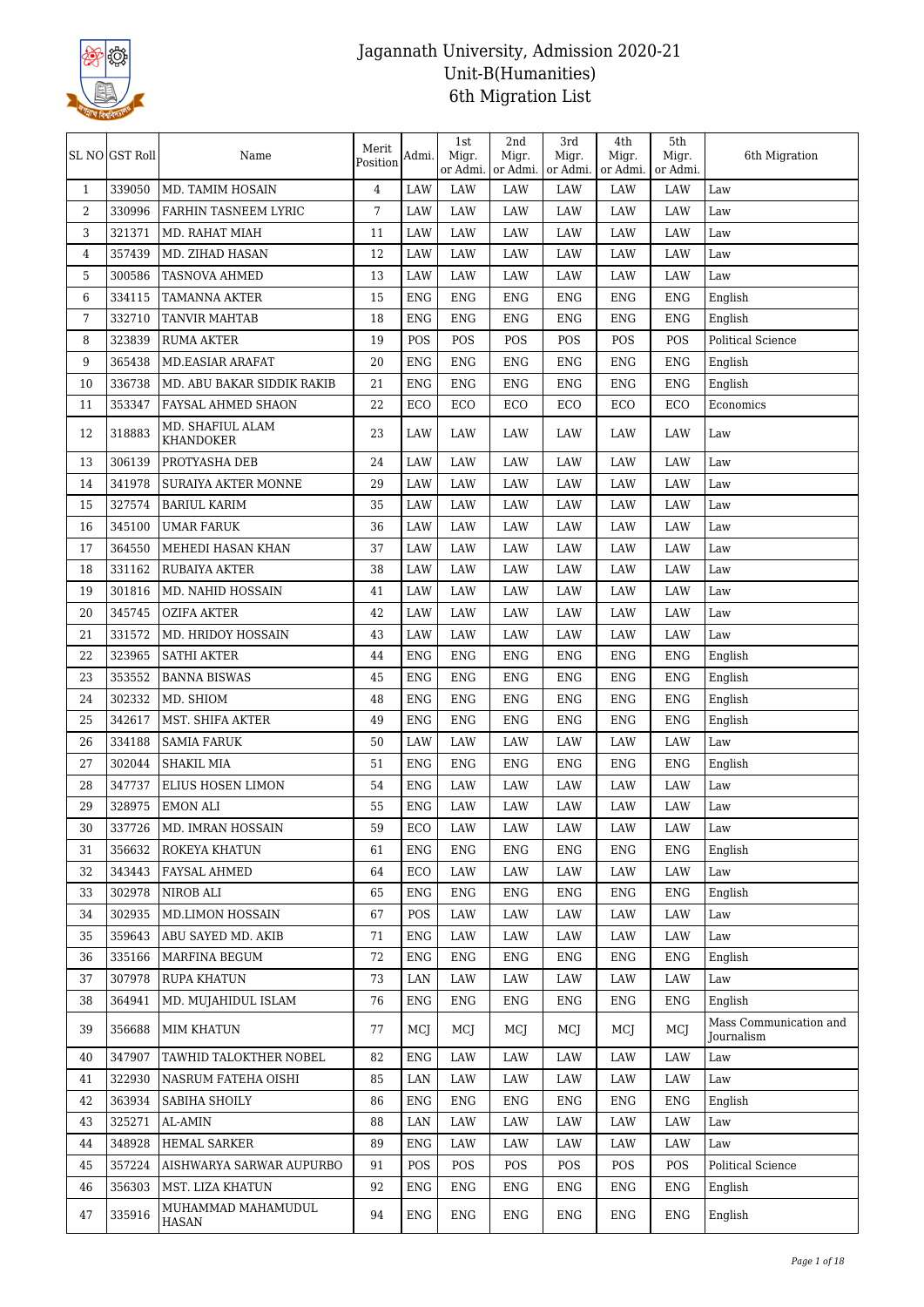

| 48 | 325289 | MD. ASHRAFUL ISLAM       | 96  | LAN        | LAW        | LAW        | LAW        | LAW        | LAW        | Law                            |
|----|--------|--------------------------|-----|------------|------------|------------|------------|------------|------------|--------------------------------|
| 49 | 360882 | MST. TASMIA AKTER NORY   | 97  | POS        | POS        | POS        | POS        | POS        | POS        | Political Science              |
| 50 | 346812 | <b>JUI AKTER</b>         | 98  | <b>ENG</b> | LAW        | LAW        | LAW        | LAW        | LAW        | Law                            |
| 51 | 326952 | ARJUMA KHATUN            | 99  | LAN        | LAW        | LAW        | LAW        | LAW        | LAW        | $_{\mbox{\footnotesize{Law}}}$ |
| 52 | 300292 | SADIA KARIM MITU         | 101 | ECO        | ECO        | ECO        | ECO        | ECO        | ECO        | Economics                      |
| 53 | 322698 | MD. TAUHID SARKER TANJIL | 102 | LAN        | LAN        | LAN        | LAN        | LAN        | LAN        | Land Management and<br>Law     |
| 54 | 340535 | ERTIZA ARAFAT RAFID      | 103 | LAN        | LAN        | LAN        | LAN        | LAN        | LAN        | Land Management and<br>Law     |
| 55 | 360776 | SAHZAHAN KHAN            | 105 | LAN        | LAN        | LAN        | LAN        | LAN        | LAN        | Land Management and<br>Law     |
| 56 | 331511 | ABU NAYEEM               | 106 | ECO        | ECO        | ECO        | ECO        | ECO        | ECO        | Economics                      |
| 57 | 318208 | MD. WAKE BUL HAQUE       | 107 | LAN        | LAN        | LAN        | LAN        | LAN        | LAN        | Land Management and<br>Law     |
| 58 | 350695 | MOSAMMAT SUMAYA AKTER    | 109 | LAN        | LAN        | LAN        | LAN        | LAN        | LAN        | Land Management and<br>Law     |
| 59 | 325077 | MD. MUJTAHID HASSAN RAFI | 113 | LAN        | LAN        | LAN        | LAN        | LAN        | LAN        | Land Management and<br>Law     |
| 60 | 351738 | SAJEDUL KARIM            | 114 | LAN        | LAN        | LAN        | LAN        | LAN        | LAN        | Land Management and<br>Law     |
| 61 | 357704 | MD. NAIM BABU            | 123 | POS        | ENG        | ENG        | ENG        | ENG        | <b>ENG</b> | English                        |
| 62 | 303005 | <b>MD. RIDOY HOSSAIN</b> | 124 | LAN        | LAN        | LAN        | LAN        | LAN        | LAN        | Land Management and<br>Law     |
| 63 | 320527 | NASIMA AKTER MIM         | 125 | LAN        | LAN        | LAN        | LAN        | LAN        | LAN        | Land Management and<br>Law     |
| 64 | 319664 | SHOHEL RANA              | 130 | LAN        | LAN        | LAN        | LAN        | LAN        | LAN        | Land Management and<br>Law     |
| 65 | 309602 | MD. SHOHAEB HASAN        | 132 | POS        | <b>ENG</b> | ENG        | <b>ENG</b> | <b>ENG</b> | <b>ENG</b> | English                        |
| 66 | 333902 | LAJULY ISLAM             | 133 | ECO        | ECO        | ECO        | ECO        | ECO        | ECO        | Economics                      |
| 67 | 334437 | ISRAT JAHAN JOTHI        | 135 | LAN        | LAN        | LAN        | LAN        | LAN        | LAN        | Land Management and<br>Law     |
| 68 | 300944 | <b>SUNZIDA AKTER</b>     | 136 | LAN        | LAN        | LAN        | LAN        | LAN        | LAN        | Land Management and<br>Law     |
| 69 | 357922 | MD. SHAKURUL ISLAM RONI  | 137 | BAN        | <b>ENG</b> | ENG        | <b>ENG</b> | <b>ENG</b> | <b>ENG</b> | English                        |
| 70 | 320336 | MST. AFIATUN NAZIRA      | 138 | ECO        | ECO        | ECO        | ECO        | ECO        | ECO        | Economics                      |
| 71 | 308875 | MD. SHEMUL MORAL         | 139 | ECO        | ECO        | ECO        | ECO        | ECO        | ECO        | Economics                      |
| 72 | 327529 | ANOWAR HOSEN             | 142 | POS        | ENG        | ENG        | ENG        | ENG        | ENG        | English                        |
| 73 | 357958 | <b>ESHATUR RODIA</b>     | 144 | ECO        | ENG        | ENG        | ENG        | ENG        | <b>ENG</b> | English                        |
| 74 | 331534 | MD ABDULLAH AL NOMAN     | 145 | LAN        | LAN        | LAN        | LAN        | LAN        | LAN        | Land Management and<br>Law     |
| 75 | 325178 | MD. SOUROV               | 147 | PAd        | <b>ENG</b> | <b>ENG</b> | <b>ENG</b> | <b>ENG</b> | <b>ENG</b> | English                        |
| 76 | 338209 | SHAMIM                   | 148 | LAN        | LAN        | LAN        | LAN        | LAN        | LAN        | Land Management and<br>Law     |
| 77 | 338452 | MD. NAZIM UDDIN          | 149 | POS        | POS        | POS        | POS        | POS        | POS        | Political Science              |
| 78 | 350866 | BIJOYA MOJUMDER          | 151 | LAN        | LAN        | LAN        | LAN        | LAN        | LAN        | Land Management and<br>Law     |
| 79 | 336059 | MAHMUD HASAN             | 154 | ECO        | ECO        | ECO        | ECO        | ECO        | ECO        | Economics                      |
| 80 | 355982 | ROZA ROWNOK              | 155 | POS        | <b>ENG</b> | <b>ENG</b> | <b>ENG</b> | <b>ENG</b> | <b>ENG</b> | English                        |
| 81 | 334097 | MOURI HAQUE DOLA         | 156 | <b>BAN</b> | <b>ENG</b> | <b>ENG</b> | <b>ENG</b> | <b>ENG</b> | <b>ENG</b> | English                        |
| 82 | 303127 | MD. ABDULLAH             | 159 | ECO        | ECO        | ECO        | ECO        | ECO        | ECO        | Economics                      |
| 83 | 347508 | MD. ARIFUL ISLAM         | 161 | LAN        | <b>ENG</b> | <b>ENG</b> | <b>ENG</b> | <b>ENG</b> | <b>ENG</b> | English                        |
| 84 | 346118 | MARJIA JINAT             | 165 | LAN        | ENG        | <b>ENG</b> | ENG        | <b>ENG</b> | <b>ENG</b> | English                        |
| 85 | 352774 | TOHURA ANJUM             | 168 | SOC        | LAN        | LAN        | LAN        | LAN        | LAN        | Land Management and<br>Law     |
| 86 | 352118 | <b>ASIFUL ISLAM</b>      | 171 | ECO        | LAN        | LAN        | LAN        | LAN        | LAN        | Land Management and<br>Law     |
| 87 | 325912 | <b>FARHANA JESMINE</b>   | 172 | ECO        | ECO        | ECO        | ECO        | ECO        | ECO        | Economics                      |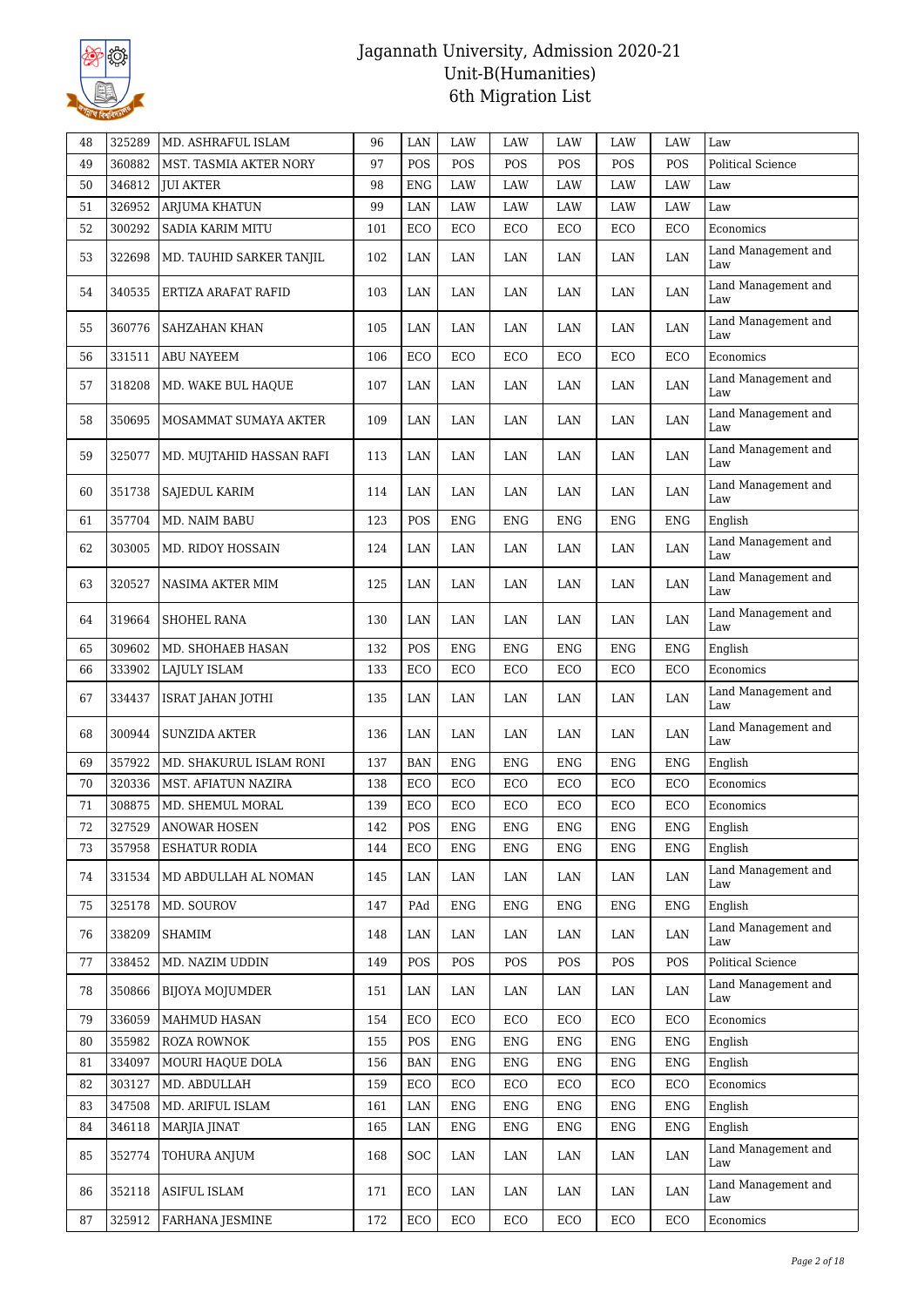

| 88  | 331332 | KH.SADIA SULTANA          | 173 | ECO                         | LAN         | LAN        | LAN        | LAN        | LAN        | Land Management and<br>Law           |
|-----|--------|---------------------------|-----|-----------------------------|-------------|------------|------------|------------|------------|--------------------------------------|
| 89  | 334059 | AYESHA SEDDIKA            | 174 | POS                         | POS         | POS        | POS        | POS        | POS        | <b>Political Science</b>             |
| 90  | 324819 | <b>JAKARIA RAHMAN</b>     | 175 | ECO                         | ECO         | ECO        | ECO        | ECO        | ECO        | Economics                            |
| 91  | 301780 | MST. RUMA KHATUN          | 182 | SOC                         | <b>ENG</b>  | <b>ENG</b> | <b>ENG</b> | <b>ENG</b> | <b>ENG</b> | English                              |
| 92  | 334007 | FARIA AFZAL EVA           | 183 | MCJ                         | ECO         | ECO        | ECO        | ECO        | ECO        | Economics                            |
| 93  | 337755 | NISHAD HASAN              | 185 | POS                         | ECO         | ECO        | ECO        | ECO        | ECO        | Economics                            |
| 94  | 331598 | <b>SHAKIB AL HASAN</b>    | 187 | <b>BAN</b>                  | LAN         | LAN        | LAN        | LAN        | LAN        | Land Management and<br>Law           |
| 95  | 300402 | FATIMA KHATUN             | 188 | <b>BAN</b>                  | <b>ENG</b>  | <b>ENG</b> | <b>ENG</b> | <b>ENG</b> | <b>ENG</b> | English                              |
| 96  | 360567 | <b>MD. LEON SARKAR</b>    | 191 | SOC                         | <b>ENG</b>  | <b>ENG</b> | <b>ENG</b> | <b>ENG</b> | <b>ENG</b> | English                              |
| 97  | 313933 | MAHIMUNA AKTER MOONMOON   | 192 | POS                         | POS         | POS        | POS        | POS        | POS        | <b>Political Science</b>             |
| 98  | 362401 | MD. SHAKIL                | 195 | POS                         | ENG         | <b>ENG</b> | <b>ENG</b> | <b>ENG</b> | ENG        | English                              |
| 99  | 357762 | HABIB MOHAMAD FARUK AZAM  | 201 | PAd                         | LAN         | LAN        | LAN        | LAN        | LAN        | Land Management and<br>Law           |
| 100 | 361044 | MD. PORAN MONDOL          | 204 | POS                         | ENG         | <b>ENG</b> | <b>ENG</b> | <b>ENG</b> | ENG        | English                              |
| 101 | 350893 | MD. TAFHIMUR RAHMAN KHAN  | 206 | PAd                         | LAN         | LAN        | LAN        | LAN        | LAN        | Land Management and<br>Law           |
| 102 | 334026 | FARIDA SULTANA PREITY     | 208 | PAd                         | <b>ENG</b>  | <b>ENG</b> | <b>ENG</b> | <b>ENG</b> | <b>ENG</b> | English                              |
| 103 | 317588 | MD. JAHID HOSEN           | 210 | POS                         | POS         | POS        | POS        | POS        | POS        | <b>Political Science</b>             |
| 104 | 323961 | <b>ESRAT JAHAN ESA</b>    | 211 | PAd                         | <b>ENG</b>  | <b>ENG</b> | <b>ENG</b> | <b>ENG</b> | <b>ENG</b> | English                              |
| 105 | 346339 | RUMA AKTER SATHI          | 216 | <b>BAN</b>                  | <b>ENG</b>  | <b>ENG</b> | <b>ENG</b> | <b>ENG</b> | <b>ENG</b> | English                              |
| 106 | 337826 | <b>SAMY SADMAN SAKIB</b>  | 217 | PAd                         | LAN         | LAN        | LAN        | LAN        | LAN        | Land Management and<br>Law           |
| 107 | 314809 | <b>ALIHIS SAWN</b>        | 219 | PAd                         | LAN         | LAN        | LAN        | LAN        | LAN        | Land Management and<br>Law           |
| 108 | 314701 | <b>JAKIA FARZANA RIVA</b> | 221 | POS                         | <b>ENG</b>  | <b>ENG</b> | <b>ENG</b> | <b>ENG</b> | <b>ENG</b> | English                              |
| 109 | 343829 | <b>BIDDUT SARKER</b>      | 223 | PAd                         | ENG         | <b>ENG</b> | <b>ENG</b> | <b>ENG</b> | <b>ENG</b> | English                              |
| 110 | 340219 | MD. IBRAHIM               | 225 | POS                         | ${\rm ENG}$ | <b>ENG</b> | <b>ENG</b> | <b>ENG</b> | <b>ENG</b> | English                              |
| 111 | 341811 | <b>SAYMA YEAN</b>         | 228 | MCJ                         | MCJ         | MCJ        | MCJ        | MCJ        | MCJ        | Mass Communication and<br>Journalism |
| 112 | 333938 | <b>SADIA AKTER</b>        | 233 | MCJ                         | MCJ         | MCJ        | MCJ        | MCJ        | MCJ        | Mass Communication and<br>Journalism |
| 113 | 365103 | MD. SABBIR HOSSEN         | 238 | PAd                         | LAN         | LAN        | <b>ENG</b> | <b>ENG</b> | ENG        | English                              |
| 114 | 315492 | MD. MASUM ALI             | 240 | POS                         | POS         | POS        | POS        | POS        | POS        | Political Science                    |
| 115 | 331237 | <b>LISA IMRAN</b>         | 241 | $\ensuremath{\mathsf{BAN}}$ | ECO         | ECO        | ECO        | ECO        | ECO        | Economics                            |
| 116 | 336168 | MD. BURHAN UDDIN          | 242 | POS                         | POS         | POS        | POS        | <b>ENG</b> | ENG        | English                              |
| 117 | 333002 | MOHAMMED NAZIM UDDIN      | 243 | <b>IER</b>                  | ECO         | ECO        | ECO        | <b>ENG</b> | <b>ENG</b> | English                              |
| 118 | 316386 | MD. HELAL UDDIN           | 251 | <b>BAN</b>                  | ECO         | ECO        | ECO        | ECO        | ECO        | Economics                            |
| 119 | 343185 | MD SAJIB                  | 253 | PAd                         | ECO         | ECO        | ECO        | ECO        | ECO        | Economics                            |
| 120 | 347622 | MD. SAKIB HOSAN           | 254 | POS                         | LAN         | LAN        | LAN        | LAN        | LAN        | Land Management and<br>Law           |
| 121 | 309913 | MD. ABU TAHER             | 255 | PAd                         | ECO         | ECO        | ECO        | ECO        | ECO        | Economics                            |
| 122 | 317577 | FERDUS ALOM               | 256 | POS                         | ECO         | ECO        | ECO        | ECO        | ECO        | Economics                            |
| 123 | 363067 | MD. MEHEDI HASAN          | 258 | PAd                         | ECO         | ECO        | ECO        | ECO        | ECO        | Economics                            |
| 124 | 338776 | <b>MAHOFUJ HOSSAIN</b>    | 259 | <b>BAN</b>                  | <b>BAN</b>  | <b>BAN</b> | BAN        | BAN        | BAN        | Bangla                               |
| 125 | 347762 | MD. SOLAIMAN RAFE         | 260 | PAd                         | LAN         | LAN        | LAN        | LAN        | LAN        | Land Management and<br>Law           |
| 126 | 324657 | MOSTAFA HAIDER RAFID      | 264 | POS                         | ECO         | ECO        | ECO        | ECO        | ECO        | Economics                            |
| 127 | 361470 | MD. RASEL MIA             | 271 | <b>SOC</b>                  | LAN         | LAN        | LAN        | LAN        | LAN        | Land Management and<br>Law           |
| 128 | 335422 | <b>SUMAIYA PARVIN</b>     | 273 | POS                         | ECO         | ECO        | ECO        | ECO        | ECO        | Economics                            |
| 129 | 310338 | <b>TAUHID HASSAN</b>      | 278 | IER                         | ECO         | ECO        | ECO        | ECO        | ECO        | Economics                            |
| 130 | 302640 | RAJU AHMED                | 284 | SOC                         | ECO         | ECO        | ECO        | ECO        | ECO        | Economics                            |
| 131 | 332027 | <b>IBNUL YASIN</b>        | 286 | <b>SOC</b>                  | ECO         | ECO        | ECO        | ECO        | ECO        | Economics                            |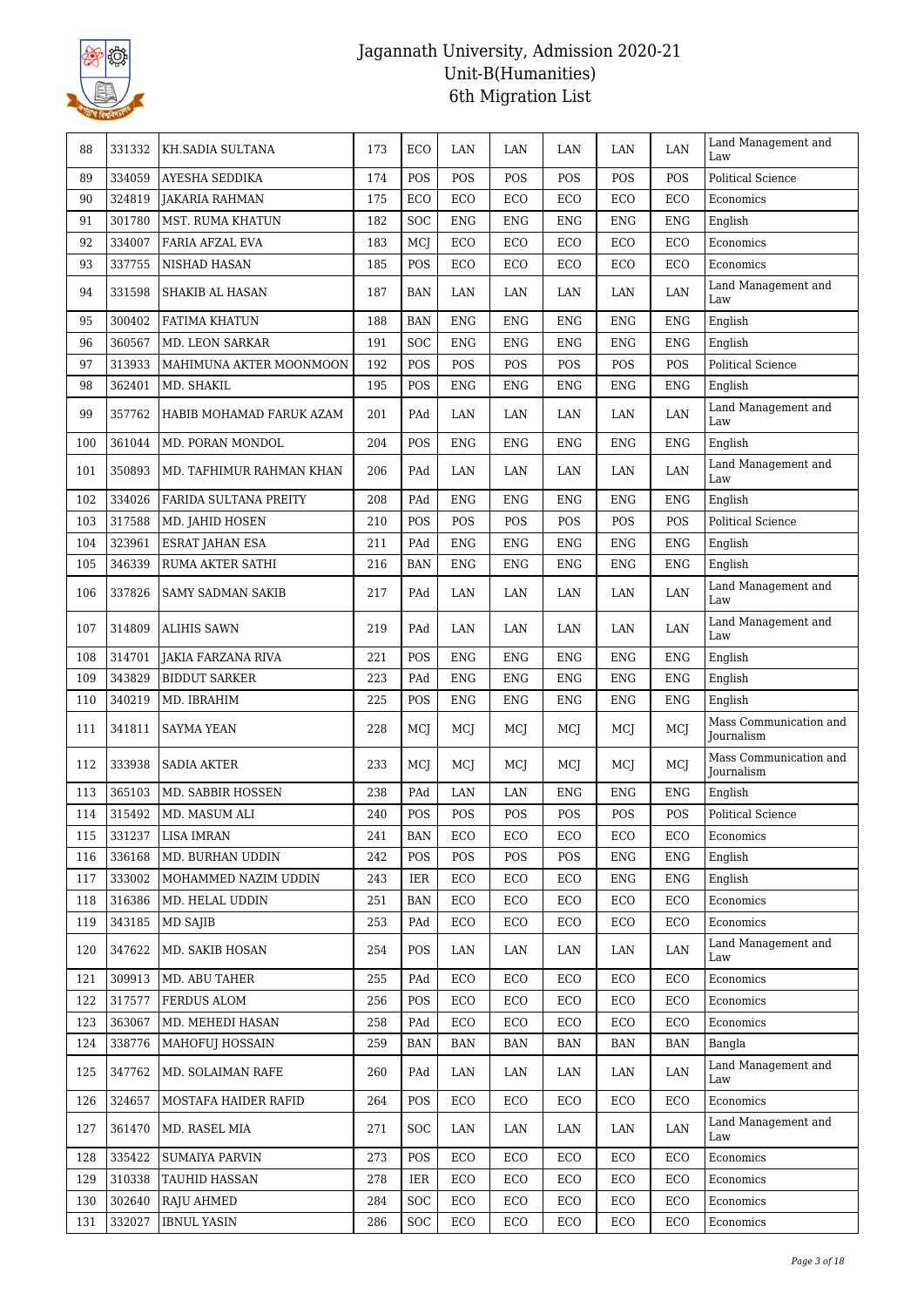

| 132 | 324051 | <b>BARNA AKTER</b>              | 288 | <b>BAN</b> | ECO        | ECO        | ECO        | ECO        | ECO        | Economics                                   |
|-----|--------|---------------------------------|-----|------------|------------|------------|------------|------------|------------|---------------------------------------------|
| 133 | 353058 | MOHSINA AFROZ                   | 289 | SW         | LAN        | LAN        | LAN        | LAN        | LAN        | Land Management and<br>Law                  |
| 134 | 361409 | MD. TORIKUL ISLAM               | 292 | <b>BAN</b> | LAN        | LAN        | LAN        | LAN        | LAN        | Land Management and<br>Law                  |
| 135 | 311027 | MORIOM ISLAM TINNI              | 294 | <b>BAN</b> | <b>BAN</b> | BAN        | BAN        | <b>BAN</b> | <b>BAN</b> | Bangla                                      |
| 136 | 326126 | MOST. MARUFA KHATUN             | 301 | SOC        | LAN        | LAN        | LAN        | LAN        | LAN        | Land Management and<br>Law                  |
| 137 | 341486 | SAYED MD. SHAKIB                | 302 | IER        | LAN        | LAN        | LAN        | LAN        | LAN        | Land Management and<br>Law                  |
| 138 | 342764 | <b>OMAR FARUK</b>               | 303 | MCJ        | LAN        | LAN        | LAN        | LAN        | LAN        | Land Management and<br>Law                  |
| 139 | 358126 | MST. NISHAT TASMIN NISHE        | 305 | <b>BAN</b> | LAN        | LAN        | LAN        | LAN        | LAN        | Land Management and<br>Law                  |
| 140 | 347152 | <b>NAZMUS SAKIB</b>             | 311 | MCJ        | LAN        | LAN        | LAN        | LAN        | $\rm LAN$  | Land Management and<br>Law                  |
| 141 | 335647 | MEHEDI HASAN                    | 313 | <b>SOC</b> | LAN        | LAN        | LAN        | LAN        | LAN        | Land Management and<br>Law                  |
| 142 | 308720 | SADIA SULTANA                   | 315 | IS         | ECO        | ECO        | ECO        | ECO        | ECO        | Economics                                   |
| 143 | 358089 | TANUSHREE MUKHERJEE             | 316 | PHI        | PAd        | PAd        | PAd        | PAd        | PAd        | Public Administration                       |
| 144 | 362160 | RAMIZ MOLLA                     | 317 | <b>BAN</b> | PAd        | PAd        | PAd        | PAd        | PAd        | Public Administration                       |
| 145 | 336648 | MUNZILA AKTER                   | 319 | <b>BAN</b> | POS        | POS        | POS        | POS        | POS        | <b>Political Science</b>                    |
| 146 | 354737 | MD. NAYAN MOLLA                 | 320 | <b>SOC</b> | LAN        | LAN        | LAN        | LAN        | LAN        | Land Management and<br>Law                  |
| 147 | 354136 | ABDULLAH AL JUBAIR              | 321 | <b>SOC</b> | POS        | POS        | POS        | POS        | POS        | <b>Political Science</b>                    |
| 148 | 366962 | <b>RAKIBUL HASAN</b>            | 322 | <b>BAN</b> | LAN        | LAN        | LAN        | LAN        | LAN        | Land Management and<br>Law                  |
| 149 | 315076 | MD. RASEL BABU                  | 323 | <b>BAN</b> | BAN        | <b>BAN</b> | <b>BAN</b> | <b>BAN</b> | <b>BAN</b> | Bangla                                      |
| 150 | 313172 | MD. SOHAG MIA                   | 325 | SOC        | ECO        | LAN        | LAN        | LAN        | LAN        | Land Management and<br>Law                  |
| 151 | 336540 | <b>SABRIN SULTANA</b>           | 327 | SOC        | SOC        | <b>SOC</b> | SOC        | <b>SOC</b> | SOC        | Sociology                                   |
| 152 | 366556 | ASHA MONI                       | 328 | SOC        | PAd        | PAd        | LAN        | LAN        | LAN        | Land Management and<br>Law                  |
| 153 | 330320 | FORHAD ALI                      | 329 | MCJ        | ECO        | ECO        | ECO        | ECO        | ECO        | Economics                                   |
| 154 | 321226 | MD. NAYEM HOSSAIN               | 332 | <b>BAN</b> | BAN        | <b>BAN</b> | <b>BAN</b> | <b>BAN</b> | <b>BAN</b> | Bangla                                      |
| 155 | 317950 | B. M. MAHMUD AL FAHAD<br>HRIDOY | 333 | MCJ        | ECO        | ECO        | ECO        | LAN        | LAN        | Land Management and<br>Law                  |
| 156 | 313735 | MST. MASUMA AKTER               | 334 | <b>SOC</b> | <b>SOC</b> | <b>SOC</b> | <b>SOC</b> | <b>SOC</b> | SOC        | Sociology                                   |
| 157 | 334789 | MAHFUZA AKTER MUKTI             | 335 | <b>SOC</b> | ECO        | ECO        | ECO        | ECO        | ECO        | Economics                                   |
| 158 | 343162 | MD. EKRAM HOSSAIN               | 337 | MCJ        | ECO        | ECO        | ECO        | ECO        | ECO        | Economics                                   |
| 159 | 318819 | MD. SHAHIN MIA                  | 338 | <b>SOC</b> | ECO        | ECO        | ECO        | ECO        | ECO        | Economics                                   |
| 160 | 338691 | SANJIDUR RAHMAN                 | 340 | <b>BAN</b> | <b>BAN</b> | <b>BAN</b> | <b>BAN</b> | <b>BAN</b> | <b>BAN</b> | Bangla                                      |
| 161 | 346237 | <b>SAMIA AKTHER</b>             | 341 | SOC        | POS        | ECO        | ECO        | ECO        | ECO        | Economics                                   |
| 162 | 334928 | NAJMA KHANAM                    | 343 | SW         | SW         | SW         | SW         | ECO        | ECO        | Economics                                   |
| 163 | 345066 | MD. RAKIBUL HASAN               | 344 | <b>BAN</b> | POS        | POS        | POS        | POS        | POS        | Political Science                           |
| 164 | 313324 | MOST. WAKIMU SIDDIKA            | 346 | IER        | IER        | IER        | IER        | IER        | IER        | Institute of Education and<br>Research(IER) |
| 165 | 308623 | B. M. MAHMUDUL HASAN<br>MILON   | 347 | <b>SOC</b> | POS        | POS        | POS        | ECO        | ECO        | Economics                                   |
| 166 | 366433 | TAUHIDA OMAR                    | 349 | <b>SOC</b> | PAd        | PAd        | PAd        | LAN        | LAN        | Land Management and<br>Law                  |
| 167 | 345927 | PUJA RANI SAHA                  | 350 | MCJ        | PAd        | PAd        | PAd        | PAd        | PAd        | Public Administration                       |
| 168 | 312133 | ANAS MOLLAH                     | 351 | HIS        | POS        | POS        | POS        | POS        | POS        | <b>Political Science</b>                    |
| 169 | 300849 | MST. SHEULY KHATUN              | 352 | BAN        | BAN        | <b>BAN</b> | <b>BAN</b> | ECO        | ECO        | Economics                                   |
| 170 | 344886 | NAZIM UDDIN                     | 354 | <b>BAN</b> | BAN        | BAN        | BAN        | BAN        | ECO        | Economics                                   |
| 171 | 334191 | FARZANA RAHMAN                  | 356 | <b>ANT</b> | PAd        | PAd        | PAd        | PAd        | PAd        | Economics                                   |
| 172 | 324919 | SHOFIKUL ISLAM                  | 361 | SOC        | PAd        | PAd        | PAd        | PAd        | PAd        | Public Administration                       |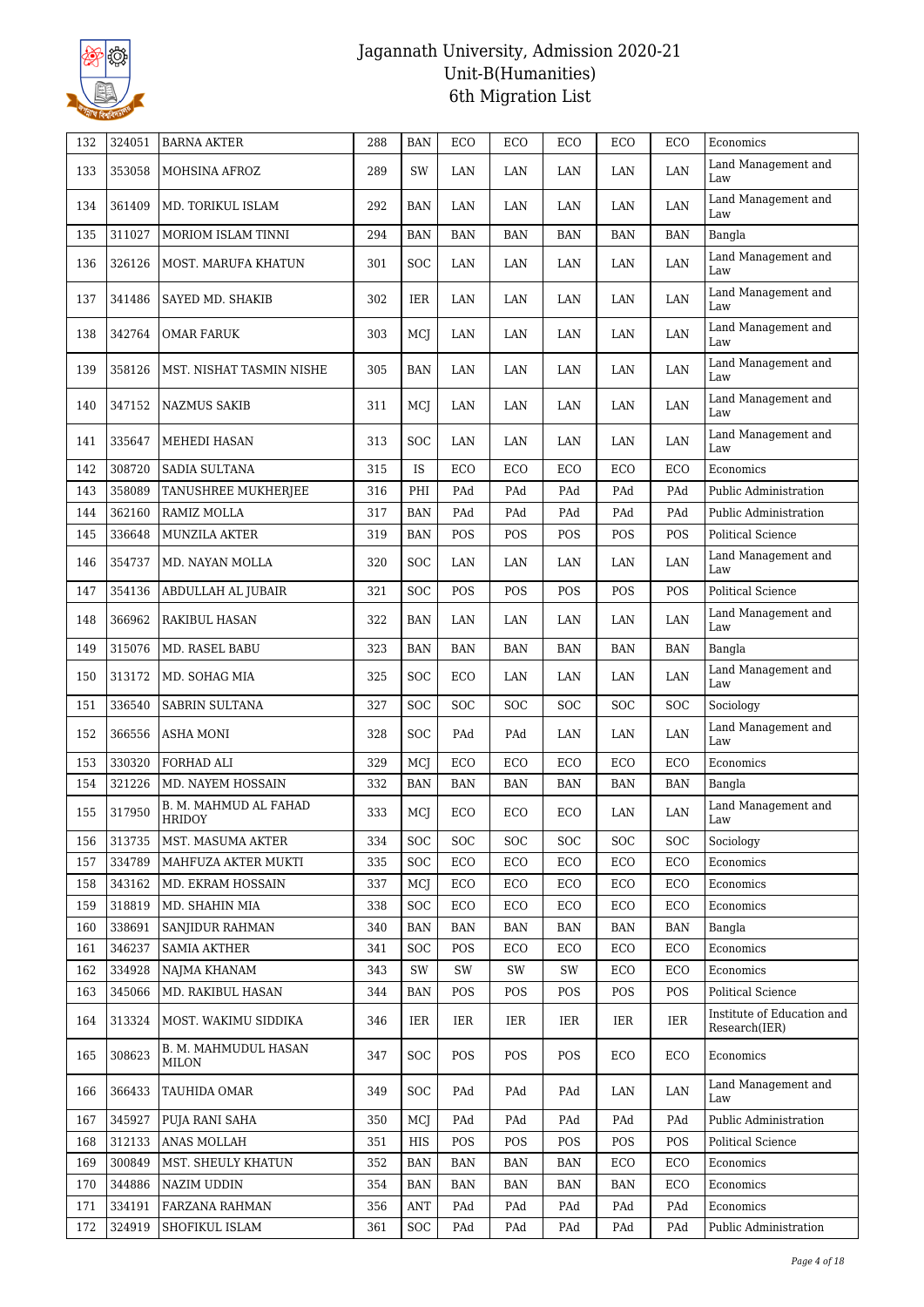

| 173 | 303362 | MEHEDI HASAN            | 363 | <b>BAN</b> | <b>BAN</b> | BAN        | <b>BAN</b> | BAN        | <b>BAN</b> | Bangla                                      |
|-----|--------|-------------------------|-----|------------|------------|------------|------------|------------|------------|---------------------------------------------|
| 174 | 305774 | <b>SANZIDUR RAHMAN</b>  | 366 | <b>IHC</b> | POS        | POS        | POS        | POS        | POS        | <b>Political Science</b>                    |
| 175 | 365597 | MD. SHAMEEM HASAN       | 368 | <b>IHC</b> | POS        | POS        | POS        | POS        | POS        | <b>Political Science</b>                    |
| 176 | 339877 | MD. ARAFAT              | 369 | MCJ        | MCJ        | MCJ        | MCI        | MCJ        | MCJ        | Mass Communication and<br><b>Journalism</b> |
| 177 | 337503 | MD. SAKILE              | 370 | MCJ        | PAd        | PAd        | PAd        | PAd        | PAd        | Public Administration                       |
| 178 | 326660 | PRIYA MONDOL            | 371 | SOC        | POS        | POS        | POS        | POS        | POS        | <b>Political Science</b>                    |
| 179 | 333911 | <b>AMENA AKTHER MOU</b> | 373 | SW         | SW         | SW         | <b>SW</b>  | SW         | SW         | Social Work                                 |
| 180 | 324667 | RAYHAN CHOWDHURY        | 374 | SOC        | <b>SOC</b> | <b>SOC</b> | SOC        | SOC        | <b>SOC</b> | Sociology                                   |
| 181 | 301868 | SHAKIBUR RAHMAN SHOUROV | 377 | <b>SOC</b> | POS        | POS        | POS        | POS        | POS        | <b>Political Science</b>                    |
| 182 | 343553 | <b>NAJMUS SAHADAT</b>   | 379 | MCJ        | MCJ        | MCJ        | MCI        | MCJ        | MCJ        | Mass Communication and<br>Journalism        |
| 183 | 303626 | <b>NAIMUR HASSAN</b>    | 384 | <b>BAN</b> | POS        | POS        | POS        | POS        | POS        | <b>Political Science</b>                    |
| 184 | 322469 | MD. SAGOR ISLAM         | 385 | <b>SOC</b> | PAd        | PAd        | PAd        | PAd        | PAd        | Public Administration                       |
| 185 | 303312 | PROJUKTI VASKOR         | 387 | MCJ        | MCJ        | MCJ        | MCJ        | MCJ        | MCJ        | Mass Communication and<br>Journalism        |
| 186 | 357952 | <b>JARIN TASNIM</b>     | 389 | SOC        | <b>SOC</b> | <b>SOC</b> | <b>SOC</b> | SOC        | SOC        | Sociology                                   |
| 187 | 348146 | <b>SRIJON PAUL</b>      | 390 | SW         | PAd        | PAd        | PAd        | PAd        | PAd        | Public Administration                       |
| 188 | 331583 | <b>ABDUL HASIM</b>      | 393 | <b>SOC</b> | POS        | POS        | POS        | POS        | POS        | <b>Political Science</b>                    |
| 189 | 303484 | MD. HASAN ISLAM         | 397 | MCJ        | <b>MCI</b> | MCJ        | <b>MCI</b> | MCJ        | MCJ        | Mass Communication and<br><b>Iournalism</b> |
| 190 | 332763 | MOHAMMAD RAKIBUL HASNAT | 400 | <b>SOC</b> | <b>SOC</b> | SOC        | SOC        | SOC        | SOC        | Sociology                                   |
| 191 | 303333 | ABDULLAH AL MAMUN       | 403 | <b>BAN</b> | PAd        | PAd        | PAd        | PAd        | PAd        | Public Administration                       |
| 192 | 300506 | <b>SUMONA RAHMAN</b>    | 404 | IS         | PAd        | PAd        | PAd        | PAd        | PAd        | Public Administration                       |
| 193 | 343991 | MD. SAYED               | 405 | <b>BAN</b> | POS        | POS        | POS        | POS        | POS        | <b>Political Science</b>                    |
| 194 | 327478 | <b>WAFA SARTAJ</b>      | 406 | <b>HIS</b> | POS        | POS        | POS        | POS        | POS        | <b>Political Science</b>                    |
| 195 | 320366 | <b>SHARMIN KHATUN</b>   | 407 | <b>SOC</b> | POS        | POS        | POS        | POS        | POS        | <b>Political Science</b>                    |
| 196 | 302251 | MD. SHAHARIER EMON      | 408 | <b>BAN</b> | PAd        | PAd        | PAd        | PAd        | PAd        | Public Administration                       |
| 197 | 300051 | <b>FAUZIA FARIA</b>     | 409 | <b>BAN</b> | PAd        | PAd        | PAd        | PAd        | PAd        | Public Administration                       |
| 198 | 333944 | JANNATUL FERDOUS SUMAYA | 410 | <b>IER</b> | IER        | IER        | <b>IER</b> | IER        | IER        | Institute of Education and<br>Research(IER) |
| 199 | 353695 | MD. ABU JAHID           | 412 | <b>SOC</b> | <b>SOC</b> | <b>SOC</b> | <b>SOC</b> | SOC        | <b>SOC</b> | Sociology                                   |
| 200 | 327683 | MD. BYAZED HASAN        | 413 | <b>BAN</b> | <b>BAN</b> | <b>BAN</b> | <b>BAN</b> | <b>BAN</b> | <b>BAN</b> | Bangla                                      |
| 201 | 365144 | SERABON ISLAM RAHAT     | 414 | <b>BAN</b> | <b>BAN</b> | <b>BAN</b> | <b>BAN</b> | <b>BAN</b> | <b>BAN</b> | Bangla                                      |
| 202 | 303307 | <b>SHANTO KUMAR</b>     | 416 | <b>SOC</b> | POS        | POS        | POS        | POS        | POS        | Political Science                           |
| 203 | 341125 | <b>RIFAT MIA</b>        | 417 | <b>IER</b> | POS        | POS        | POS        | POS        | POS        | <b>Political Science</b>                    |
| 204 | 318537 | <b>ANWAR HOSSAN</b>     | 418 | <b>SOC</b> | PAd        | PAd        | PAd        | PAd        | PAd        | Public Administration                       |
| 205 | 321953 | MD. SOHEL RANA          | 419 | <b>BAN</b> | POS        | POS        | POS        | POS        | POS        | <b>Political Science</b>                    |
| 206 | 362792 | MD. KAWSER HOSSAIN      | 420 | <b>SOC</b> | <b>SOC</b> | <b>SOC</b> | <b>SOC</b> | SOC        | <b>SOC</b> | Sociology                                   |
| 207 | 326517 | MST. JAKIA JANNAT       | 424 | BAN        | BAN        | BAN        | BAN        | BAN        | BAN        | Bangla                                      |
| 208 | 348247 | KHAIRUL ISLAM           | 425 | MCJ        | PAd        | PAd        | PAd        | PAd        | PAd        | Public Administration                       |
| 209 | 314602 | MST. GULSHAN AKHTER     | 428 | <b>SOC</b> | POS        | POS        | POS        | POS        | POS        | <b>Political Science</b>                    |
| 210 | 331002 | ROKEYA                  | 433 | SW         | POS        | POS        | POS        | POS        | POS        | Political Science                           |
| 211 | 350360 | MD. RIKUB MIA           | 436 | IER        | PAd        | PAd        | PAd        | PAd        | PAd        | Public Administration                       |
| 212 | 362511 | MD MEHEDI HASAN         | 437 | <b>SOC</b> | POS        | POS        | POS        | POS        | POS        | Political Science                           |
| 213 | 314556 | MD. HANIF HASAN         | 438 | <b>SOC</b> | PAd        | PAd        | PAd        | PAd        | PAd        | Public Administration                       |
| 214 | 341168 | <b>RUBEL DAS</b>        | 441 | <b>SOC</b> | PAd        | PAd        | PAd        | PAd        | PAd        | Public Administration                       |
| 215 | 308415 | SUMAIYA SULTANA         | 442 | IER        | IER        | IER        | IER        | IER        | <b>IER</b> | Institute of Education and<br>Research(IER) |
| 216 | 316435 | MD. FOJLE RABBI         | 443 | IHC        | BAN        | BAN        | BAN        | BAN        | <b>BAN</b> | Bangla                                      |
| 217 | 318511 | TANVIR AHMED            | 446 | HIS        | POS        | POS        | POS        | POS        | POS        | Political Science                           |
| 218 | 309843 | MD. SHAHINUR RAHMAN     | 449 | SW         | POS        | POS        | POS        | POS        | POS        | Political Science                           |
| 219 | 363828 | <b>MARUFA AKTER</b>     | 455 | IHC        | POS        | POS        | POS        | POS        | POS        | <b>Political Science</b>                    |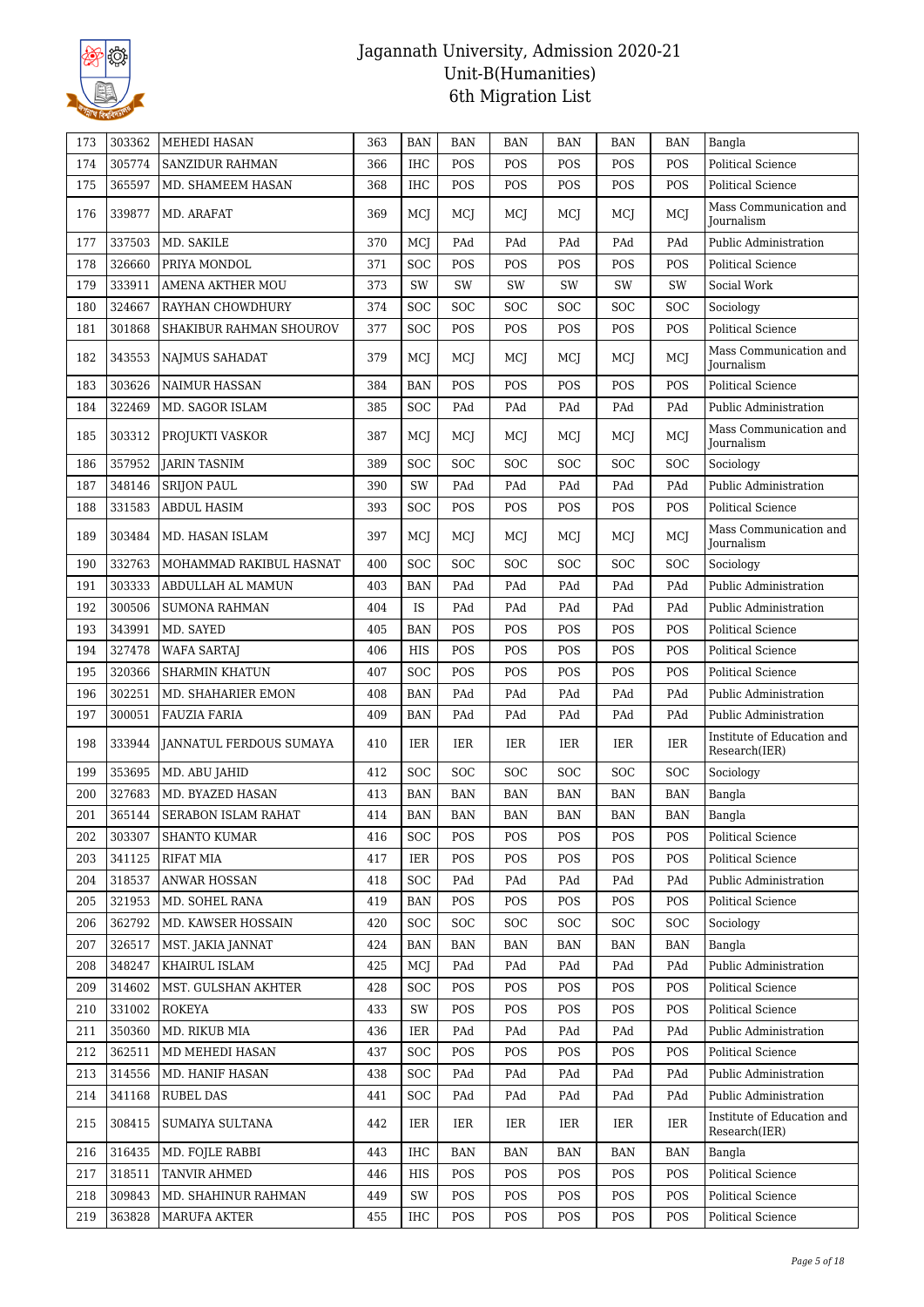

| 220 | 326026 | MST. PAPIYA SULTANA                   | 456 | MCJ        | <b>BAN</b> | <b>BAN</b> | <b>BAN</b> | <b>BAN</b> | <b>BAN</b> | Bangla                                      |
|-----|--------|---------------------------------------|-----|------------|------------|------------|------------|------------|------------|---------------------------------------------|
| 221 | 323743 | SABIKUN NAHAR OISHI                   | 457 | <b>IML</b> | IML        | IML        | IML        | IML        | <b>IML</b> | Institute of Modern<br>Language(IML)        |
| 222 | 356689 | SHAHIDA ALAM SARKER<br><b>SEEMTHY</b> | 458 | SW         | SW         | SW         | SW         | SW         | SW         | Social Work                                 |
| 223 | 345804 | SUMAIYA SULTANA PRITY                 | 459 | HIS        | PAd        | PAd        | PAd        | PAd        | PAd        | Public Administration                       |
| 224 | 358210 | MOST. UMMA TASNIM                     | 460 | <b>IER</b> | PAd        | PAd        | PAd        | PAd        | PAd        | Public Administration                       |
| 225 | 335094 | KHADIZA AKTER                         | 461 | <b>HIS</b> | POS        | POS        | POS        | POS        | POS        | <b>Political Science</b>                    |
| 226 | 331047 | TASNUVA JAHAN MIM                     | 463 | <b>IER</b> | IER        | IER        | IER        | IER        | <b>IER</b> | Institute of Education and<br>Research(IER) |
| 227 | 318410 | <b>JAMAN MIA</b>                      | 466 | <b>SW</b>  | POS        | POS        | POS        | POS        | POS        | <b>Political Science</b>                    |
| 228 | 362430 | MD.SHAKIL ALAM                        | 467 | MCJ        | POS        | POS        | POS        | POS        | POS        | <b>Political Science</b>                    |
| 229 | 366499 | SHILA AKTER SONITA                    | 468 | SW         | PAd        | PAd        | PAd        | PAd        | PAd        | Public Administration                       |
| 230 | 324845 | ALI AHAMMED                           | 469 | MCJ        | PAd        | PAd        | PAd        | PAd        | PAd        | Public Administration                       |
| 231 | 302576 | MD. HASANUZZAMAN HERO                 | 470 | SW         | POS        | POS        | POS        | POS        | POS        | <b>Political Science</b>                    |
| 232 | 317133 | MD. TAMIM PRAMANIK                    | 471 | IHC        | <b>IHC</b> | <b>IHC</b> | IHC        | IHC        | <b>IHC</b> | Islamic History and<br>Culture              |
| 233 | 325331 | TANVIR AHMED                          | 473 | MCJ        | MCI        | MCJ        | MCI        | MCJ        | MCJ        | Mass Communication and<br><b>Journalism</b> |
| 234 | 301396 | MST. SIRAJUM MONIRA                   | 475 | SW         | SW         | SW         | SW         | SW         | SW         | Social Work                                 |
| 235 | 335811 | <b>AYRIN HAQUE</b>                    | 476 | <b>IHC</b> | POS        | POS        | POS        | POS        | POS        | <b>Political Science</b>                    |
| 236 | 337709 | MOFIJUL ISLAM                         | 477 | MCJ        | PAd        | PAd        | PAd        | PAd        | PAd        | Public Administration                       |
| 237 | 323926 | <b>BOKULY AKTER</b>                   | 478 | MCJ        | <b>BAN</b> | BAN        | <b>BAN</b> | BAN        | <b>BAN</b> | Bangla                                      |
| 238 | 310047 | HABIBUR RAHAMN                        | 481 | MCJ        | PAd        | PAd        | PAd        | PAd        | PAd        | Public Administration                       |
| 239 | 300332 | <b>MISS.RITU KHATUN</b>               | 482 | MCJ        | SOC        | <b>SOC</b> | <b>SOC</b> | SOC        | <b>SOC</b> | Sociology                                   |
| 240 | 320585 | NOORUNNAHAR AKTER                     | 483 | SW         | POS        | POS        | POS        | POS        | POS        | <b>Political Science</b>                    |
| 241 | 303027 | MD. RONY ISLAM                        | 486 | <b>HIS</b> | POS        | POS        | POS        | POS        | POS        | <b>Political Science</b>                    |
| 242 | 348244 | MD. ASHIK MIAH                        | 487 | <b>IHC</b> | PAd        | PAd        | PAd        | PAd        | PAd        | Public Administration                       |
| 243 | 360937 | RAMKRISHNO NATH DAS                   | 488 | MCJ        | PAd        | PAd        | PAd        | PAd        | PAd        | Public Administration                       |
| 244 | 336365 | <b>MD. ARIF HOSSAIN</b>               | 489 | SW         | POS        | POS        | POS        | POS        | POS        | <b>Political Science</b>                    |
| 245 | 317988 | FAHIM FOYSAL                          | 492 | MCJ        | PAd        | PAd        | PAd        | PAd        | PAd        | Public Administration                       |
| 246 | 347700 | SHAHAZADA                             | 493 | SW         | POS        | POS        | POS        | POS        | POS        | <b>Political Science</b>                    |
| 247 | 363903 | <b>KAZI SADIA</b>                     | 497 | SW         | <b>BAN</b> | <b>BAN</b> | <b>BAN</b> | <b>BAN</b> | <b>BAN</b> | Bangla                                      |
| 248 | 311213 | AYESHA AKTER SWOPNA                   | 499 | SW         | PAd        | PAd        | PAd        | PAd        | PAd        | Public Administration                       |
| 249 | 353609 | <b>S.M.TASIN SAMI</b>                 | 501 | SW         | POS        | POS        | POS        | POS        | POS        | Political Science                           |
| 250 | 347530 | DELUAR HOSSEN                         | 505 | SW         | POS        | POS        | POS        | POS        | POS        | <b>Political Science</b>                    |
| 251 | 331074 | FARIAH SULTANA AYSHI                  | 507 | ANT        | PAd        | PAd        | PAd        | PAd        | PAd        | Public Administration                       |
| 252 | 361670 | SHAHRIN SHABNAM CHAITY                | 508 | PHI        | POS        | POS        | POS        | POS        | POS        | <b>Political Science</b>                    |
| 253 | 336618 | MD. SHAH ALAM                         | 512 | SW         | <b>SOC</b> | POS        | POS        | POS        | POS        | Political Science                           |
| 254 | 321375 | MD. MONNJORUL ISLAM                   | 513 | SW         | PAd        | PAd        | PAd        | PAd        | PAd        | Public Administration                       |
| 255 | 302451 | <b>MD.SAIIB HOSSEN</b>                | 514 | HIS        | <b>BAN</b> | <b>BAN</b> | <b>BAN</b> | BAN        | <b>BAN</b> | Bangla                                      |
| 256 | 346345 | DIPA AKTER                            | 518 | HIS        | <b>BAN</b> | BAN        | <b>BAN</b> | <b>BAN</b> | <b>BAN</b> | Bangla                                      |
| 257 | 347868 | <b>SHUHAG MIA</b>                     | 519 | HIS        | BAN        | BAN        | BAN        | BAN        | <b>BAN</b> | Bangla                                      |
| 258 | 329623 | MD. TAMIM HOSSAIN                     | 520 | HIS        | HIS        | POS        | POS        | POS        | POS        | Political Science                           |
| 259 | 363802 | SURAIYA SHARA                         | 522 | IHC        | PAd        | PAd        | PAd        | PAd        | PAd        | Public Administration                       |
| 260 | 334036 | SADIA ALAM TANIA                      | 524 | HIS        | PAd        | PAd        | PAd        | PAd        | PAd        | Public Administration                       |
| 261 | 309388 | <b>MD JAKIR HOSSEN</b>                | 525 | SW         | BAN        | BAN        | BAN        | BAN        | BAN        | Bangla                                      |
| 262 | 325489 | <b>NAIM AKON</b>                      | 530 | SW         | SOC        | <b>SOC</b> | <b>SOC</b> | SOC        | <b>SOC</b> | Sociology                                   |
| 263 | 348573 | MD. JUNAYED                           | 531 | HIS        | BAN        | BAN        | BAN        | BAN        | BAN        | Bangla                                      |
| 264 | 317106 | PAPUN CHANDRA ADHIKARI                | 532 | HIS        | <b>BAN</b> | BAN        | <b>BAN</b> | BAN        | <b>BAN</b> | Bangla                                      |
| 265 | 362216 | RAZIA KHATUN                          | 543 | HIS        | MCJ        | MCJ        | MCJ        | MCJ        | MCJ        | Mass Communication and<br>Journalism        |
| 266 | 303480 | KH. MD. SHAJU                         | 545 | SW         | PAd        | POS        | POS        | POS        | POS        | Political Science                           |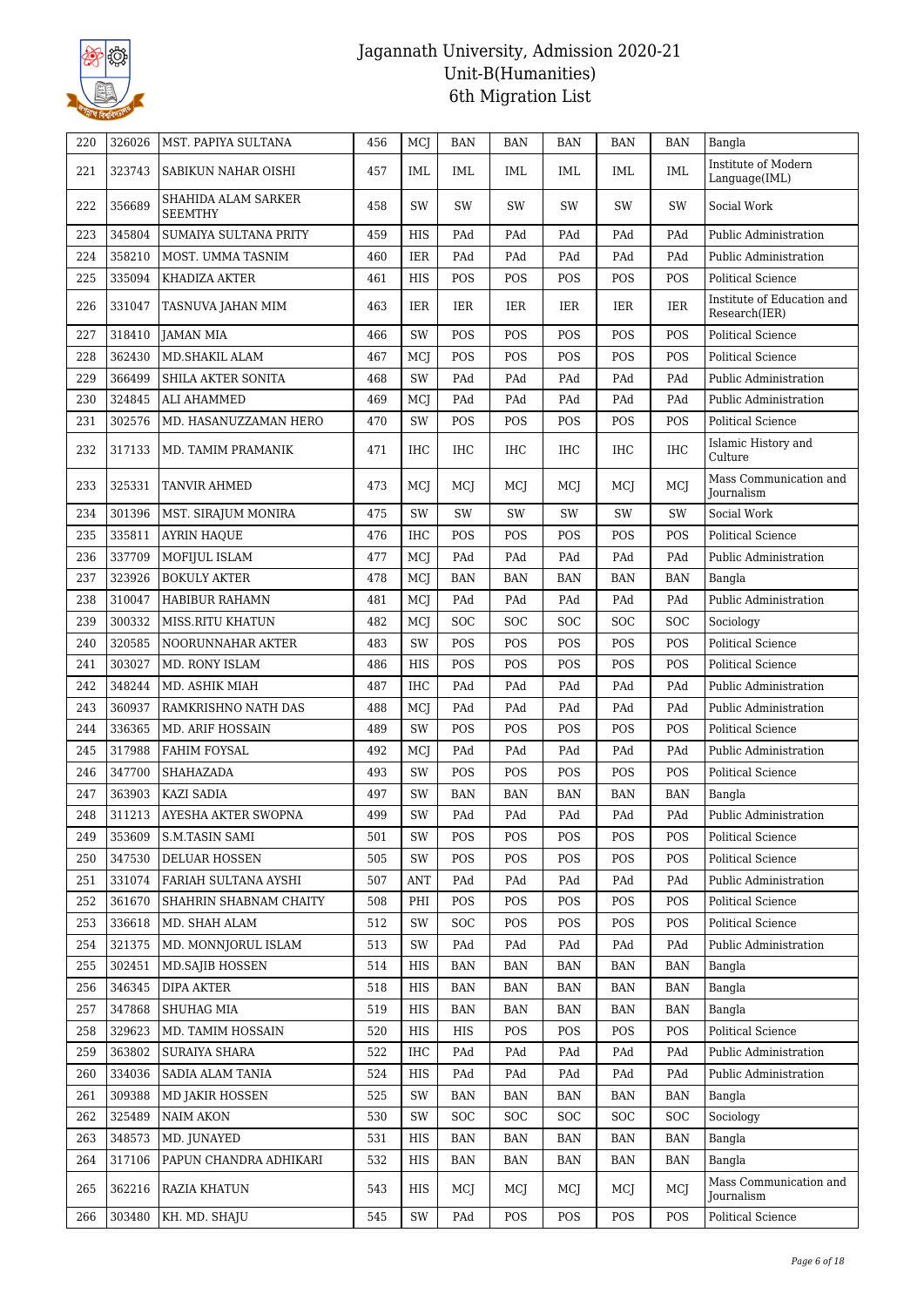

| 267 | 321359 | <b>MASUM MIA</b>                      | 546 | SW           | MCJ        | PAd        | PAd        | PAd        | PAd        | Public Administration                                                        |
|-----|--------|---------------------------------------|-----|--------------|------------|------------|------------|------------|------------|------------------------------------------------------------------------------|
| 268 | 341669 | <b>SUMAIYA AKTER ANIKA</b>            | 550 | SW           | MCI        | MCI        | MCJ        | MCJ        | MCJ        | Mass Communication and<br><b>Iournalism</b>                                  |
| 269 | 356547 | MST. MAHMUDA AKTER                    | 552 | SW           | <b>SOC</b> | POS        | POS        | POS        | POS        | <b>Political Science</b>                                                     |
| 270 | 358041 | <b>MST SATU JAHAN</b>                 | 554 | <b>HIS</b>   | <b>IER</b> | PAd        | PAd        | POS        | POS        | <b>Political Science</b>                                                     |
| 271 | 324769 | ABDULLAH AL AMIN SHOHAG               | 556 | <b>ANT</b>   | MCJ        | MCJ        | PAd        | PAd        | PAd        | Public Administration                                                        |
| 272 | 348921 | <b>AITUL ISLAM</b>                    | 558 | <b>HIS</b>   | <b>BAN</b> | <b>BAN</b> | PAd        | PAd        | PAd        | Public Administration                                                        |
| 273 | 361558 | <b>ASHPIA AKTER</b>                   | 559 | <b>ANT</b>   | <b>IER</b> | IER        | IER        | POS        | POS        | <b>Political Science</b>                                                     |
| 274 | 303004 | SHIMUL KUMAR BHODRO                   | 562 | HIS          | MCJ        | MCJ        | MCI        | PAd        | PAd        | Public Administration                                                        |
| 275 | 365398 | MD.FAHAD                              | 564 | <b>IHC</b>   | <b>MCI</b> | MCI        | <b>MCI</b> | MCJ        | MCI        | Mass Communication and<br><b>Journalism</b>                                  |
| 276 | 325145 | <b>NAHID HASAN</b>                    | 566 | <b>HIS</b>   | HIS        | <b>HIS</b> | <b>HIS</b> | POS        | POS        | <b>Political Science</b>                                                     |
| 277 | 320076 | MD. HABIBUR RAHMAN                    | 568 | <b>HIS</b>   | <b>SOC</b> | SOC        | <b>SOC</b> | SOC        | SOC        | Sociology                                                                    |
| 278 | 313365 | MST. MAHABUBA AKTER<br><b>MANISHA</b> | 569 | SW           | SOC        | <b>SOC</b> | <b>SOC</b> | SOC        | POS        | <b>Political Science</b>                                                     |
| 279 | 326996 | MST. SADIA KHATUN                     | 571 | <b>HIS</b>   | <b>BAN</b> | <b>BAN</b> | <b>BAN</b> | <b>BAN</b> | <b>BAN</b> | Bangla                                                                       |
| 280 | 321463 | MD. SHAMIM                            | 574 | SW           | <b>SOC</b> | SOC        | <b>SOC</b> | SOC        | SOC        | Sociology                                                                    |
| 281 | 337181 | MD. MOJAHID                           | 579 | HIS          | MCI        | MCI        | MCI        | MCJ        | MCJ        | Mass Communication and<br><b>Journalism</b>                                  |
| 282 | 331805 | YASIN AHMED                           | 582 | HIS          | <b>MCI</b> | MCI        | <b>MCI</b> | MCJ        | MCJ        | Mass Communication and<br><b>Journalism</b>                                  |
| 283 | 315786 | MD. TARAK ANAM RIMON                  | 583 | <b>HIS</b>   | <b>SOC</b> | SOC        | <b>SOC</b> | SOC        | SOC        | Sociology                                                                    |
| 284 | 356021 | <b>SADIA SULTANA</b>                  | 588 | <b>HIS</b>   | <b>BAN</b> | <b>BAN</b> | <b>BAN</b> | <b>BAN</b> | <b>BAN</b> | Bangla                                                                       |
| 285 | 334014 | MST. SADIA AFRIN                      | 590 | SW           | <b>BAN</b> | <b>BAN</b> | <b>BAN</b> | <b>BAN</b> | <b>BAN</b> | Bangla                                                                       |
| 286 | 355990 | MST. NUSRAT JAHAN                     | 591 | HIS          | IER        | IER        | IER        | IER        | <b>IER</b> | Institute of Education and<br>Research(IER)                                  |
| 287 | 346473 | HUMYRA KABIR TRISHA                   | 592 | <b>HIS</b>   | <b>SOC</b> | SOC        | <b>SOC</b> | SOC        | SOC        | Sociology                                                                    |
| 288 | 347442 | <b>HRIDOY MIA</b>                     | 593 | <b>HIS</b>   | <b>HIS</b> | <b>HIS</b> | HIS        | PAd        | PAd        | Public Administration                                                        |
| 289 | 309343 | MD. ASHRAFUZZAMAN                     | 594 | <b>HIS</b>   | IER        | IER        | IER        | IER        | IER        | Institute of Education and<br>Research(IER)                                  |
| 290 | 303032 | <b>MD.RAKIBUL ISLAM</b>               | 596 | <b>HIS</b>   | MCI        | MCI        | MCI        | MCJ        | MCJ        | Mass Communication and<br><b>Iournalism</b>                                  |
| 291 | 335500 | <b>SUMIYA AKTER</b>                   | 601 | <b>ANT</b>   | MCI        | MCI        | MCI        | MCJ        | <b>MCJ</b> | Mass Communication and<br><b>Journalism</b>                                  |
| 292 | 315656 | MD. MOFIJUL HAQUE                     | 603 | <b>HIS</b>   | SOC        | SOC        | <b>SOC</b> | PAd        | PAd        | Public Administration                                                        |
| 293 | 348091 | MD. ABDULLAH AL MASUM                 | 604 | $_{\rm HIS}$ | MCJ        | MCJ        | MCJ        | PAd        | PAd        | Public Administration $% \left\vert \left( \mathcal{A}\right) \right\rangle$ |
| 294 | 335224 | SYEDA SHOALA NASRIN                   | 605 | ANT          | MCI        | MCI        | MCJ        | MCJ        | MCJ        | Mass Communication and<br><b>Journalism</b>                                  |
| 295 | 357684 | MD. SAZZAD HOSSAIN                    | 609 | <b>IS</b>    | <b>SOC</b> | <b>SOC</b> | <b>SOC</b> | SOC        | <b>SOC</b> | Sociology                                                                    |
| 296 | 346559 | <b>SATI AKTER</b>                     | 610 | HIS          | SW         | SW         | SW         | PAd        | PAd        | Public Administration                                                        |
| 297 | 312669 | MD. TARIKUL ISLAM                     | 614 | <b>ANT</b>   | MCJ        | MCJ        | MCJ        | MCJ        | MCJ        | Mass Communication and<br>Journalism                                         |
| 298 | 305294 | <b>HASAN AHMED</b>                    | 615 | PHI          | <b>SOC</b> | <b>SOC</b> | <b>SOC</b> | SOC        | <b>SOC</b> | Sociology                                                                    |
| 299 | 334179 | SANJIDA AFRIN MOON                    | 616 | <b>IS</b>    | <b>BAN</b> | <b>BAN</b> | <b>BAN</b> | <b>BAN</b> | PAd        | Public Administration                                                        |
| 300 | 323709 | SHAIRA ISLAM LIPU                     | 618 | <b>ANT</b>   | MCI        | MCJ        | MCI        | MCJ        | MCJ        | Public Administration                                                        |
| 301 | 366839 | SHAHADAT HOSEN                        | 622 | IML          | IER        | IER        | IER        | IER        | IER        | Institute of Education and<br>Research(IER)                                  |
| 302 | 334062 | REZWANA KHAN                          | 623 | <b>IS</b>    | IER        | IER        | IER        | IER        | IER        | Institute of Education and<br>Research(IER)                                  |
| 303 | 357971 | <b>JOIY MONI</b>                      | 626 | <b>ANT</b>   | BAN        | <b>BAN</b> | BAN        | BAN        | <b>BAN</b> | Bangla                                                                       |
| 304 | 323883 | JANNATUL MEEM                         | 628 | PHI          | MCJ        | MCJ        | MCJ        | MCJ        | MCJ        | Mass Communication and<br>Journalism                                         |
| 305 | 364921 | MD. TAOHID ISLAM                      | 630 | PHI          | MCJ        | MCJ        | MCJ        | MCJ        | MCJ        | Mass Communication and<br>Journalism                                         |
| 306 | 338065 | MD. SHARIFUL ISLAM                    | 631 | IHC          | <b>BAN</b> | <b>BAN</b> | <b>BAN</b> | <b>BAN</b> | <b>BAN</b> | Bangla                                                                       |
| 307 | 310080 | <b>SABUJ MAKHAL</b>                   | 632 | PHI          | SOC        | SOC        | SOC        | SOC        | <b>SOC</b> | Sociology                                                                    |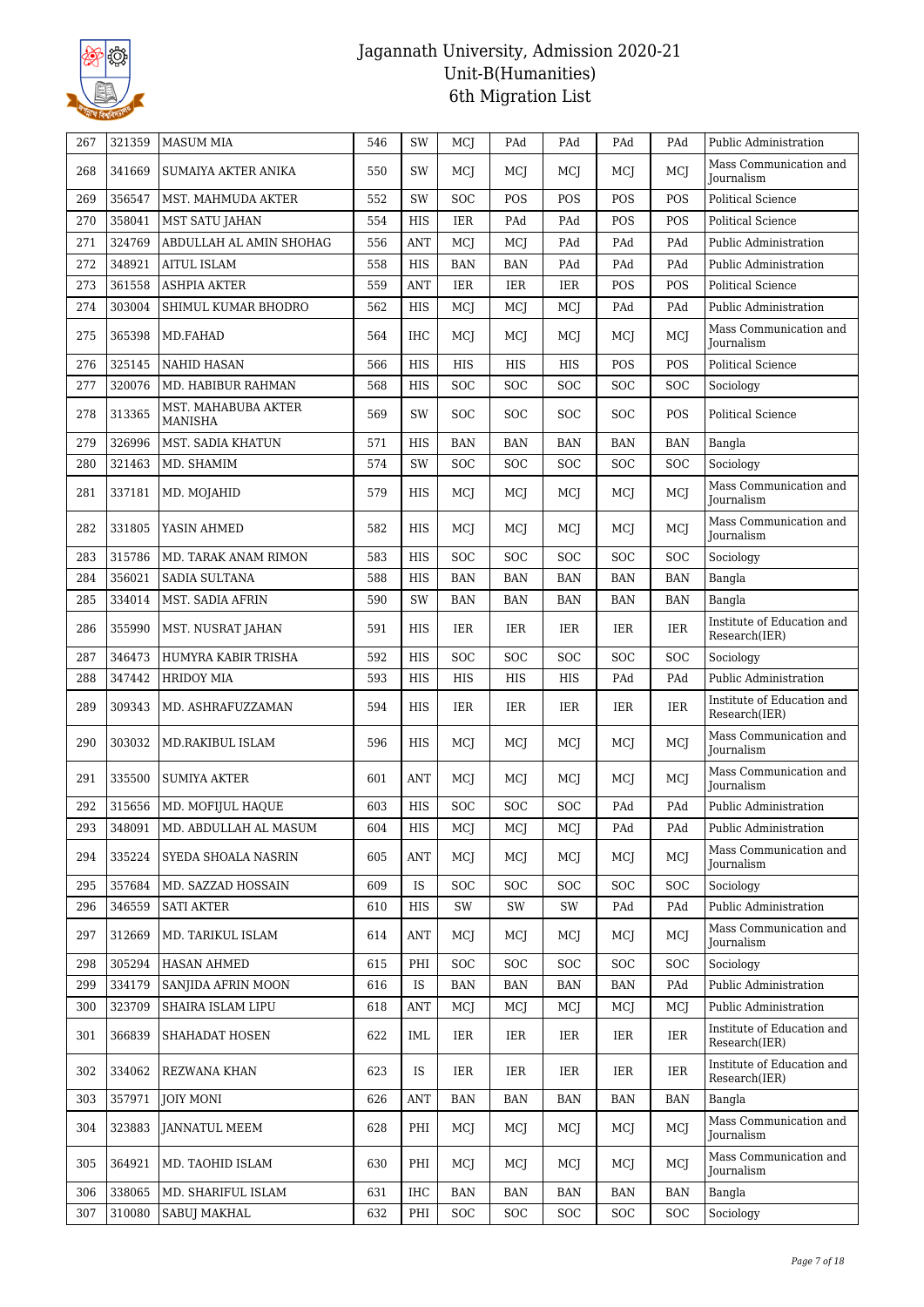

| 308 | 308281 | ATHAI GOLDER             | 634 | <b>ANT</b>           | IER        | IER        | IER        | IER        | IER        | Institute of Education and<br>Research(IER) |
|-----|--------|--------------------------|-----|----------------------|------------|------------|------------|------------|------------|---------------------------------------------|
| 309 | 341969 | <b>IRIN AKTER RIYA</b>   | 635 | <b>IS</b>            | <b>MCI</b> | MCI        | MCJ        | MCI        | <b>MCJ</b> | Mass Communication and<br><b>Journalism</b> |
| 310 | 357650 | MD. RAKIB HASSAN         | 642 | IML                  | MCI        | MCI        | MCJ        | MCI        | <b>MCJ</b> | Mass Communication and<br>Journalism        |
| 311 | 359571 | <b>MRITTIKA ROY</b>      | 643 | PHI                  | IER        | IER        | <b>IER</b> | IER        | <b>IER</b> | Institute of Education and<br>Research(IER) |
| 312 | 317527 | MD. SWOPON HOSEN         | 644 | <b>IHC</b>           | SOC        | <b>SOC</b> | <b>SOC</b> | <b>SOC</b> | <b>SOC</b> | Sociology                                   |
| 313 | 322161 | MD. SHAHIN               | 645 | <b>IML</b>           | <b>SOC</b> | SOC        | <b>SOC</b> | SOC        | <b>SOC</b> | Sociology                                   |
| 314 | 334018 | <b>AFROJA AKTER</b>      | 653 | IS                   | IS         | IS         | <b>IS</b>  | IS         | IS         | Islamic Studies                             |
| 315 | 323909 | FATEMA ALAM              | 655 | <b>IHC</b>           | <b>BAN</b> | <b>BAN</b> | <b>BAN</b> | <b>BAN</b> | <b>BAN</b> | Bangla                                      |
| 316 | 334297 | <b>LAMIA AKTER</b>       | 656 | <b>IHC</b>           | <b>BAN</b> | <b>BAN</b> | <b>BAN</b> | <b>BAN</b> | <b>BAN</b> | Bangla                                      |
| 317 | 308864 | <b>ASIF NAWAJ</b>        | 659 | <b>ANT</b>           | <b>SOC</b> | <b>SOC</b> | SOC        | <b>SOC</b> | <b>SOC</b> | Sociology                                   |
| 318 | 300604 | MST .MAHFUZA KHATUN      | 660 | <b>IHC</b>           | <b>BAN</b> | <b>BAN</b> | <b>BAN</b> | <b>BAN</b> | <b>BAN</b> | Bangla                                      |
| 319 | 321278 | UMMUL KHAIR MAHBUBA      | 663 | PHI                  | <b>BAN</b> | BAN        | <b>BAN</b> | <b>BAN</b> | <b>BAN</b> | Bangla                                      |
| 320 | 347710 | MOSTAFA KAMAL            | 664 | <b>IHC</b>           | <b>BAN</b> | <b>BAN</b> | <b>BAN</b> | <b>BAN</b> | <b>BAN</b> | Bangla                                      |
| 321 | 305229 | RAKIBUL HASAN RABBI      | 668 | PHI                  | MCI        | MCJ        | MCJ        | MCI        | MCJ        | Mass Communication and<br>Journalism        |
| 322 | 301201 | <b>SUNJIDA SHOVA</b>     | 670 | ANT                  | <b>BAN</b> | BAN        | <b>BAN</b> | <b>BAN</b> | <b>BAN</b> | Bangla                                      |
| 323 | 307881 | MD. ASIF ALI             | 671 | IHC                  | MCI        | MCJ        | MCJ        | MCJ        | MCJ        | Mass Communication and<br>Journalism        |
| 324 | 354964 | MD. AL-MAMUN             | 672 | <b>IHC</b>           | <b>SOC</b> | <b>SOC</b> | <b>SOC</b> | <b>SOC</b> | <b>SOC</b> | Sociology                                   |
| 325 | 303877 | SERI TAPOS KUMER BISSWAS | 673 | <b>ANT</b>           | MCJ        | MCJ        | MCJ        | MCJ        | MCJ        | Mass Communication and<br><b>Journalism</b> |
| 326 | 338196 | MD. NAZIM HOSSAIN        | 674 | PHI                  | MCI        | MCI        | MCJ        | MCJ        | MCJ        | Mass Communication and<br>Journalism        |
| 327 | 328304 | MD. SABBIR HOSSAIN       | 676 | PHI                  | <b>SOC</b> | <b>SOC</b> | <b>SOC</b> | SOC        | <b>SOC</b> | Sociology                                   |
| 328 | 327834 | MD. ZESHAN HOSSEN ZEM    | 678 | PHI                  | MCJ        | MCJ        | MCJ        | MCJ        | MCJ        | Mass Communication and<br><b>Journalism</b> |
| 329 | 324929 | MD. RASHEDUZZAMAN LIMON  | 679 | <b>ANT</b>           | IER        | IER        | <b>IER</b> | IER        | IER        | Institute of Education and<br>Research(IER) |
| 330 | 346685 | <b>HABIBA AKTER</b>      | 681 | <b>IHC</b>           | HIS        | HIS        | HIS        | HIS        | HIS        | History                                     |
| 331 | 345932 | TASNIA KHANAM SATU       | 685 | <b>IHC</b>           | <b>BAN</b> | <b>BAN</b> | <b>BAN</b> | <b>BAN</b> | <b>BAN</b> | Bangla                                      |
| 332 | 300084 | MST. MITHILA AKTER RIYA  | 687 | <b>IHC</b>           | SOC        | <b>SOC</b> | <b>SOC</b> | <b>SOC</b> | <b>SOC</b> | Sociology                                   |
| 333 | 335594 | FATEMA TUJ SAMIA         | 690 | $\operatorname{ANT}$ | MCJ        | MCJ        | MCJ        | MCJ        | MCJ        | Mass Communication and<br>Journalism        |
| 334 | 327397 | <b>BOBY RANI</b>         | 691 | <b>ANT</b>           | <b>BAN</b> | <b>BAN</b> | <b>BAN</b> | <b>BAN</b> | <b>BAN</b> | Bangla                                      |
| 335 | 314832 | MD. RIAJUL ISLAM         | 692 | <b>IHC</b>           | <b>SOC</b> | SOC        | <b>SOC</b> | <b>SOC</b> | SOC        | Sociology                                   |
| 336 | 309209 | MD.ZAHIDUL ISLAM         | 693 | PHI                  | <b>SOC</b> | <b>SOC</b> | <b>SOC</b> | <b>SOC</b> | <b>SOC</b> | Sociology                                   |
| 337 | 321718 | SHAMSUL ALAM             | 694 | <b>IHC</b>           | <b>SOC</b> | <b>SOC</b> | <b>SOC</b> | <b>SOC</b> | <b>SOC</b> | Sociology                                   |
| 338 | 339898 | ALL MARUF-UZ-ZAMAN       | 695 | <b>ANT</b>           | MCJ        | MCI        | MCJ        | MCI        | MCJ        | Mass Communication and<br>Journalism        |
| 339 | 358123 | <b>NOWRIN AKHTER</b>     | 698 | IS                   | <b>SOC</b> | <b>SOC</b> | <b>SOC</b> | <b>SOC</b> | <b>SOC</b> | Sociology                                   |
| 340 | 308552 | SADIYA SULTANA           | 701 | ANT                  | IER        | IER        | IER        | IER        | IER        | Institute of Education and<br>Research(IER) |
| 341 | 352596 | SAKERUL ISLAM            | 702 | IML                  | MCI        | MCJ        | MCJ        | MCI        | MCJ        | Mass Communication and<br>Journalism        |
| 342 | 303546 | MD ROFIQUZZAMAN NILOY    | 703 | PHI                  | <b>SOC</b> | <b>SOC</b> | <b>SOC</b> | <b>SOC</b> | <b>SOC</b> | Sociology                                   |
| 343 | 356056 | FLORA ISLAM              | 705 | IHC                  | MCJ        | MCJ        | MCJ        | MCJ        | MCJ        | Mass Communication and<br>Journalism        |
| 344 | 327251 | ROKSANA PARVIN           | 709 | <b>IHC</b>           | <b>BAN</b> | <b>BAN</b> | <b>BAN</b> | <b>BAN</b> | <b>BAN</b> | Bangla                                      |
| 345 | 352743 | SANJIDA PIYASH           | 711 | <b>ANT</b>           | <b>SOC</b> | <b>SOC</b> | <b>SOC</b> | <b>SOC</b> | <b>SOC</b> | Sociology                                   |
| 346 | 352862 | PURNIMA RANI ROKHIT      | 716 | $\mathbf{ANT}$       | SOC        | SOC        | SOC        | SOC        | SOC        | Sociology                                   |
| 347 | 311565 | <b>MITU AKTER</b>        | 718 | <b>ANT</b>           | BAN        | BAN        | BAN        | BAN        | BAN        | Bangla                                      |
| 348 | 337551 | TAIMUR KHAN MOBIN        | 720 | PHI                  | MCJ        | MCJ        | MCJ        | MCJ        | MCJ        | Mass Communication and<br>Journalism        |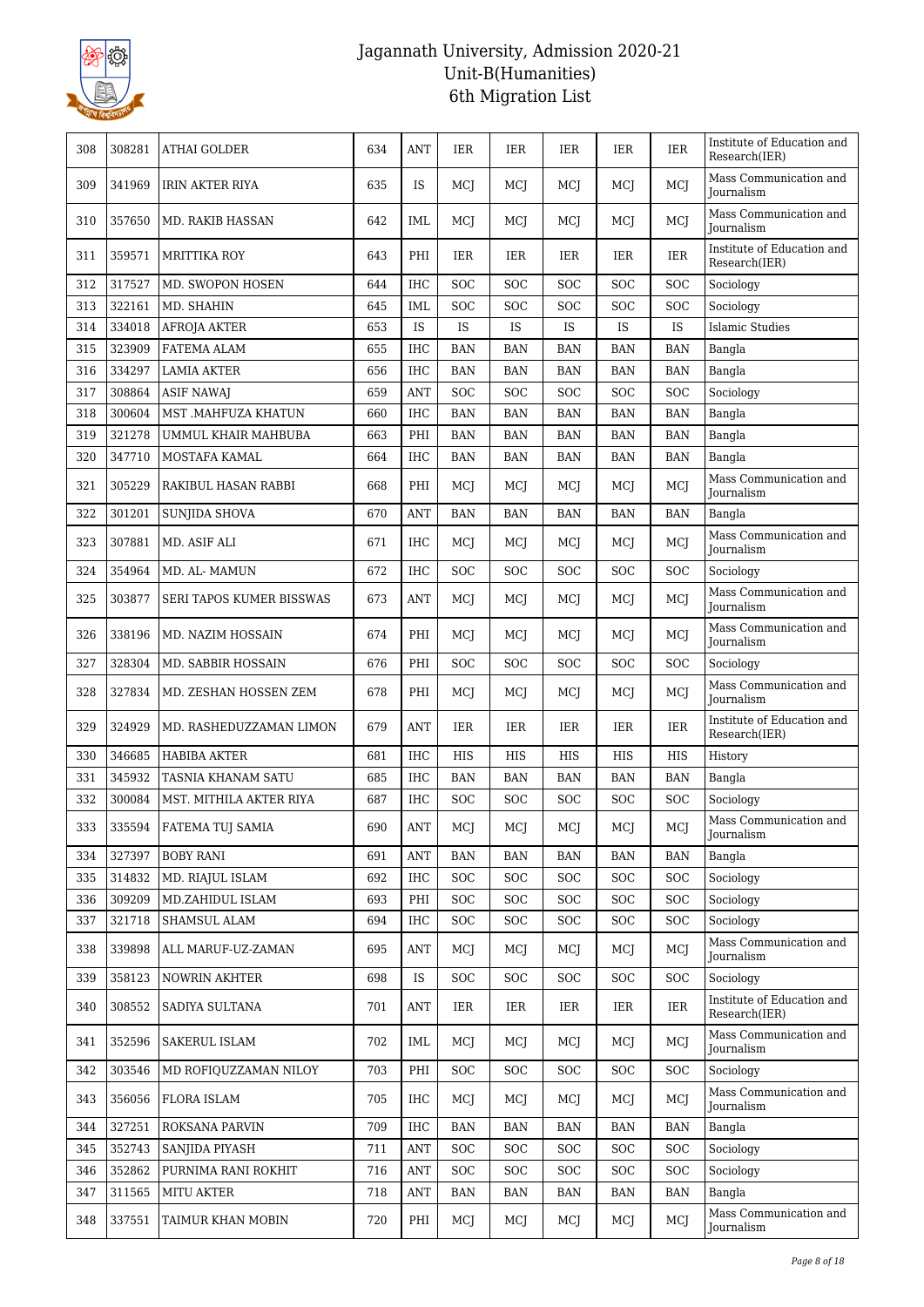

| 349 | 353190 | <b>SHAMIMA AKTER PUSPO</b>      | 721 | <b>ANT</b>     | <b>SOC</b> | <b>SOC</b> | <b>SOC</b> | SOC        | <b>SOC</b> | Sociology                                   |
|-----|--------|---------------------------------|-----|----------------|------------|------------|------------|------------|------------|---------------------------------------------|
| 350 | 311783 | MD KAWSAR MIAH                  | 724 | PHI            | IER        | IER        | IER        | IER        | IER        | Institute of Education and<br>Research(IER) |
| 351 | 334953 | <b>BARNALI SAHA</b>             | 727 | <b>ANT</b>     | <b>MCI</b> | MCI        | MCI        | MCJ        | MCJ        | Mass Communication and<br><b>Journalism</b> |
| 352 | 355268 | MD. HASIBUL HASAN PRINCE        | 730 | <b>IHC</b>     | <b>BAN</b> | <b>BAN</b> | <b>BAN</b> | <b>BAN</b> | <b>BAN</b> | Bangla                                      |
| 353 | 358797 | RAZIA AKTER RIMU                | 731 | <b>IML</b>     | <b>SOC</b> | <b>SOC</b> | <b>SOC</b> | SOC        | SOC        | Sociology                                   |
| 354 | 302983 | MD. TARIKUL ISLAM               | 733 | <b>IHC</b>     | IER        | IER        | IER        | IER        | IER        | Institute of Education and<br>Research(IER) |
| 355 | 329126 | MD. EYASIN HOSSAIN              | 735 | <b>IHC</b>     | MCI        | MCI        | MCI        | MCJ        | MCI        | Mass Communication and<br><b>Iournalism</b> |
| 356 | 318149 | MD. AINUL ISLAM                 | 736 | <b>IHC</b>     | MCJ        | MCI        | MCI        | MCJ        | MCJ        | Mass Communication and<br><b>Journalism</b> |
| 357 | 321787 | <b>IMRAN SIKDER</b>             | 737 | <b>IHC</b>     | <b>BAN</b> | <b>BAN</b> | <b>BAN</b> | <b>BAN</b> | <b>BAN</b> | Bangla                                      |
| 358 | 308775 | ASMA UL HUSNA                   | 738 | <b>ANT</b>     | MCJ        | MCI        | MCI        | MCJ        | MCJ        | Mass Communication and<br><b>Journalism</b> |
| 359 | 346852 | RAHELI YESMIN PANNA             | 740 | IML            | IML        | IML        | IML        | IML        | <b>IML</b> | Institute of Modern<br>Language(IML)        |
| 360 | 364895 | MD. RASEL                       | 741 | <b>ANT</b>     | IER        | <b>IER</b> | IER        | IER        | <b>IER</b> | Institute of Education and<br>Research(IER) |
| 361 | 357955 | MST. HALIMA YESMIN              | 742 | IS             | <b>BAN</b> | BAN        | BAN        | BAN        | <b>BAN</b> | Bangla                                      |
| 362 | 342135 | <b>RANI AKTER</b>               | 744 | <b>IHC</b>     | <b>BAN</b> | <b>BAN</b> | <b>BAN</b> | <b>BAN</b> | <b>BAN</b> | Bangla                                      |
| 363 | 324528 | SHAMIMA AKTER                   | 746 | PHI            | <b>SOC</b> | SOC        | <b>SOC</b> | SOC        | SOC        | Sociology                                   |
| 364 | 324358 | MD. FAYSAL RAHMAN               | 747 | <b>IHC</b>     | <b>BAN</b> | BAN        | <b>BAN</b> | <b>BAN</b> | <b>BAN</b> | Bangla                                      |
| 365 | 366431 | FARAH LAMISA SRISTY             | 748 | PHI            | PHI        | PHI        | PHI        | PHI        | PHI        | Philosophy                                  |
| 366 | 330154 | NASIR UDDIN MOHAMMAD<br>ZABIR   | 749 | IML            | <b>BAN</b> | <b>BAN</b> | <b>BAN</b> | <b>BAN</b> | <b>BAN</b> | Bangla                                      |
| 367 | 321493 | ANTOR KUMAR SHORMA              | 751 | PHI            | IER        | IER        | IER        | IER        | <b>IER</b> | Institute of Education and<br>Research(IER) |
| 368 | 336768 | JAHANGIR ALAM RAJ               | 752 | <b>IHC</b>     | MCI        | MCI        | MCI        | MCJ        | MCJ        | Mass Communication and<br>Journalism        |
| 369 | 300225 | SHIRINA KHATUN                  | 754 | <b>IHC</b>     | <b>SOC</b> | <b>SOC</b> | <b>SOC</b> | SOC        | <b>SOC</b> | Sociology                                   |
| 370 | 315205 | RAM CHANDRA RAY                 | 755 | PHI            | MCI        | MCJ        | MCJ        | MCJ        | MCJ        | Mass Communication and<br>Journalism        |
| 371 | 300090 | MST AYESHA ISLAM                | 756 | PHI            | MCI        | MCI        | MCI        | MCJ        | MCJ        | Mass Communication and<br>Journalism        |
| 372 | 324790 | <b>AYUBUR RAHMAN</b>            | 757 | $\rm IHC$      | MCJ        | MCJ        | MCJ        | MCJ        | MCJ        | Mass Communication and<br>Journalism        |
| 373 | 362082 | <b>DOLA AKTER</b>               | 758 | IS             | SW         | SW         | SW         | SW         | SW         | Social Work                                 |
| 374 | 329529 | MD. NOWAZ SHARIF                | 759 | <b>IS</b>      | MCJ        | MCI        | MCJ        | MCJ        | MCJ        | Mass Communication and<br>Journalism        |
| 375 | 328406 | <b>TAUFIO IMROZ</b>             | 760 | ANT            | <b>SOC</b> | <b>SOC</b> | <b>SOC</b> | <b>SOC</b> | <b>SOC</b> | Sociology                                   |
| 376 | 327368 | ABU MUSA MD. SAFIULLAH<br>SAYEM | 761 | <b>IHC</b>     | BAN        | BAN        | BAN        | BAN        | BAN        | Bangla                                      |
| 377 | 318000 | MD. ABDUR RAZZAK                | 764 | <b>IHC</b>     | SW         | SW         | SW         | SW         | SW         | Social Work                                 |
| 378 | 357584 | MD. ZAKIR HOSSAIN               | 766 | PHI            | <b>SOC</b> | <b>SOC</b> | <b>SOC</b> | SOC        | <b>SOC</b> | Sociology                                   |
| 379 | 338406 | MAHMUDUL HASAN                  | 769 | <b>ANT</b>     | MCJ        | MCI        | MCJ        | MCJ        | MCJ        | Mass Communication and<br>Journalism        |
| 380 | 358324 | MOST. AFIYA KHATUN              | 770 | IHC            | <b>SOC</b> | <b>SOC</b> | SOC        | SOC        | SOC        | Sociology                                   |
| 381 | 339270 | <b>MAHTHIR SUN</b>              | 771 | PHI            | MCJ        | MCJ        | MCJ        | MCJ        | MCJ        | Mass Communication and<br>Journalism        |
| 382 | 342397 | <b>HIRAMONI AKTER</b>           | 773 | <b>IHC</b>     | <b>BAN</b> | <b>BAN</b> | <b>BAN</b> | <b>BAN</b> | <b>BAN</b> | Bangla                                      |
| 383 | 308324 | <b>JESIA KHATUN</b>             | 775 | $\mathbf{ANT}$ | <b>SOC</b> | <b>SOC</b> | <b>SOC</b> | <b>SOC</b> | <b>SOC</b> | Sociology                                   |
| 384 | 324698 | MONIR HOSSEN                    | 776 | <b>ANT</b>     | MCJ        | MCI        | MCJ        | MCJ        | MCJ        | Mass Communication and<br>Journalism        |
| 385 | 332656 | <b>IVAN TAHSEEB</b>             | 783 | PHI            | MCJ        | MCJ        | MCJ        | MCJ        | MCJ        | Mass Communication and<br>Journalism        |
| 386 | 317386 | <b>ABDUS SAMAD</b>              | 788 | ANT            | <b>SOC</b> | <b>SOC</b> | <b>SOC</b> | SOC        | <b>SOC</b> | Sociology                                   |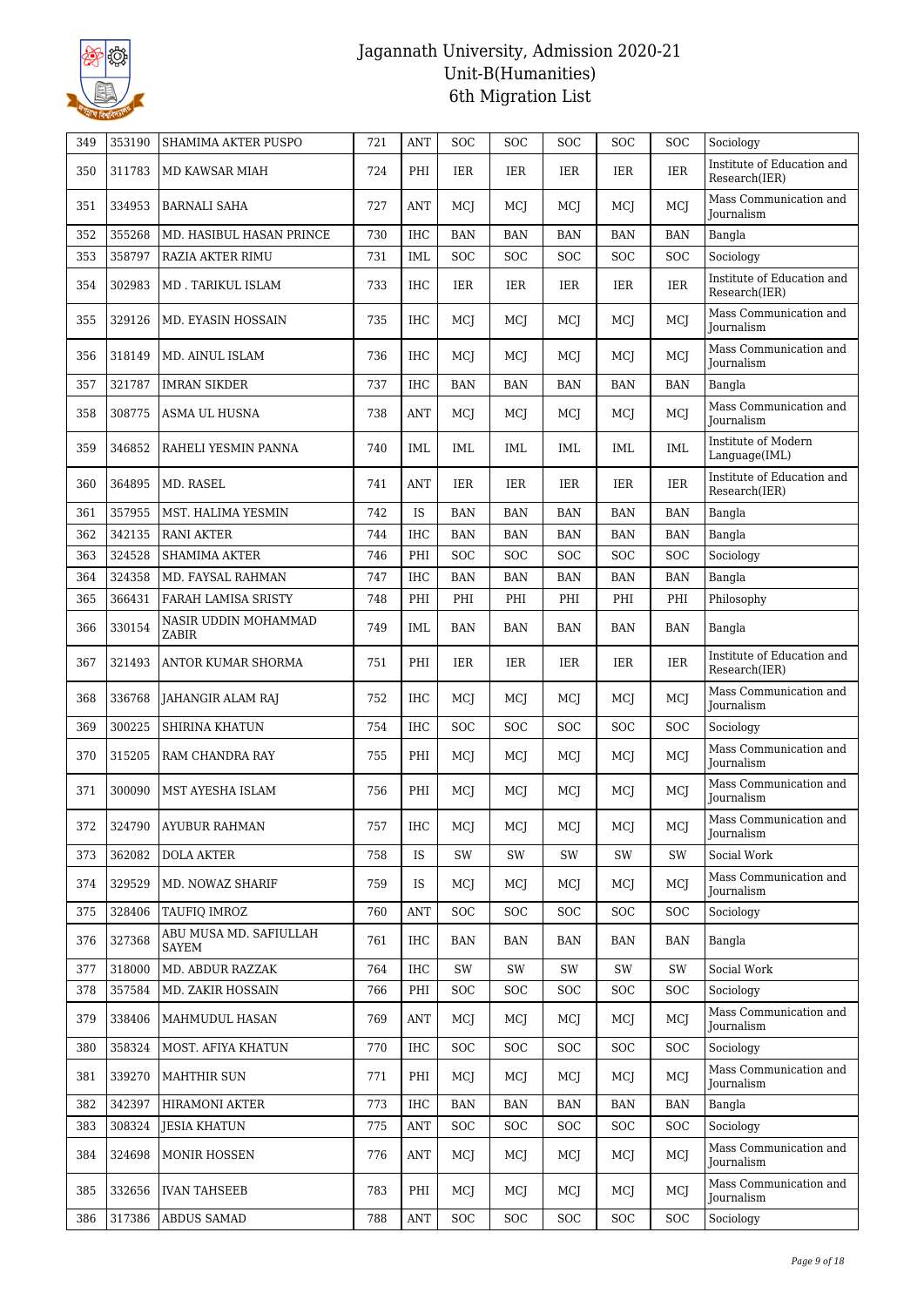

| 387 | 333975 | <b>SAMIA AKTER</b>    | 789 | <b>IS</b>  | MCJ        | MCJ        | MCI        | MCJ        | MCJ        | Mass Communication and<br><b>Journalism</b> |
|-----|--------|-----------------------|-----|------------|------------|------------|------------|------------|------------|---------------------------------------------|
| 388 | 315198 | MD. ZAHID HASAN       | 793 | PHI        | <b>BAN</b> | <b>BAN</b> | <b>BAN</b> | BAN        | <b>BAN</b> | Bangla                                      |
| 389 | 300440 | <b>TAJKIA AKTER</b>   | 794 | IS         | <b>BAN</b> | <b>BAN</b> | <b>BAN</b> | <b>BAN</b> | <b>BAN</b> | Bangla                                      |
| 390 | 302567 | MD RUBEL HOSEN        | 797 | IS         | IER        | IER        | IER        | IER        | IER        | Institute of Education and<br>Research(IER) |
| 391 | 335469 | NAFISA TASNIM         | 798 | <b>ANT</b> | IER        | IER        | IER        | IER        | IER        | Institute of Education and<br>Research(IER) |
| 392 | 312902 | <b>SHIMA AKTER</b>    | 799 | PHI        | <b>BAN</b> | <b>BAN</b> | <b>BAN</b> | <b>BAN</b> | <b>BAN</b> | Bangla                                      |
| 393 | 346417 | <b>BANOSRI SARKER</b> | 804 | PHI        | <b>BAN</b> | <b>BAN</b> | <b>BAN</b> | <b>BAN</b> | <b>BAN</b> | Bangla                                      |
| 394 | 315041 | <b>ISTIAK AHAMMOD</b> | 811 | PHI        | HIS        | HIS        | HIS        | HIS        | HIS        | History                                     |
| 395 | 351849 | MOHAMMED IBRAHIM      | 817 | IS         | MCJ        | MCJ        | MCJ        | MCJ        | MCJ        | Mass Communication and<br>Journalism        |
| 396 | 332668 | MAHEDI HASAN          | 819 | PHI        | MCI        | MCI        | MCI        | MCJ        | <b>MCJ</b> | Mass Communication and<br>Journalism        |
| 397 | 300119 | SABRINA SULTANA TISHA | 820 | <b>IS</b>  | <b>SOC</b> | <b>SOC</b> | <b>SOC</b> | <b>SOC</b> | <b>SOC</b> | Sociology                                   |
| 398 | 354733 | MOSFIQUR RAHMAN EMON  | 821 | PHI        | MCJ        | MCJ        | MCJ        | MCJ        | MCJ        | Mass Communication and<br>Journalism        |
| 399 | 320352 | MOST. JUBAIDA SIDDIKA | 822 | PHI        | SOC        | <b>SOC</b> | <b>SOC</b> | SOC        | <b>SOC</b> | Sociology                                   |
| 400 | 341686 | AYESHA AKTHER         | 825 | IS         | SOC        | SOC        | SOC        | SOC        | SOC        | Sociology                                   |
| 401 | 364048 | <b>MARIUM MUNIA</b>   | 826 | PHI        | <b>BAN</b> | <b>BAN</b> | <b>BAN</b> | <b>BAN</b> | <b>BAN</b> | Bangla                                      |
| 402 | 352701 | <b>DOLA KHATUN</b>    | 827 | IS         | <b>BAN</b> | <b>BAN</b> | <b>BAN</b> | <b>BAN</b> | <b>BAN</b> | Bangla                                      |
| 403 | 331053 | SUMAIYA JANNAT MOHIMA | 829 | IS         | MCJ        | MCJ        | MCJ        | MCJ        | MCJ        | Mass Communication and<br>Journalism        |
| 404 | 317691 | MD. SAHINUR RAHMAN    | 832 | IS         | HIS        | HIS        | BAN        | BAN        | <b>BAN</b> | Bangla                                      |
| 405 | 363137 | MD. JUNAET SHEIKH     | 836 | <b>IS</b>  | MCI        | MCJ        | MCJ        | MCJ        | MCJ        | Mass Communication and<br>Journalism        |
| 406 | 362866 | MAHMUDUZZAMAN PAVEL   | 837 | IS         | HIS        | HIS        | <b>BAN</b> | <b>BAN</b> | <b>BAN</b> | Bangla                                      |
| 407 | 343245 | MD. TANVIR AHAMAD     | 838 | IS         | <b>IER</b> | <b>IER</b> | <b>BAN</b> | <b>BAN</b> | <b>BAN</b> | Bangla                                      |
| 408 | 300754 | PANNA KHATUN          | 841 | IS         | SOC        | <b>SOC</b> | <b>SOC</b> | SOC        | <b>SOC</b> | Sociology                                   |
| 409 | 344699 | MD IMRAN HOSSAIN      | 842 | IS         | ANT        | <b>ANT</b> | <b>ANT</b> | <b>BAN</b> | <b>BAN</b> | Bangla                                      |
| 410 | 300374 | MST. JANNATUL FARDOUS | 844 | IS         | MCJ        | MCJ        | MCJ        | MCJ        | MCJ        | Mass Communication and<br>Journalism        |
| 411 | 308765 | <b>NASRIN KHATUN</b>  | 845 | IS         | HIS        | HIS        | HIS        | <b>BAN</b> | <b>BAN</b> | Bangla                                      |
| 412 | 303387 | M.A. MALEK            | 846 | IS         | SOC        | MCJ        | MCJ        | MCJ        | MCJ        | Mass Communication and<br><b>Journalism</b> |
| 413 | 336776 | NAIMUR RAHMAN ANIK    | 850 | IS         | IHC        | <b>IHC</b> | IHC        | <b>IHC</b> | <b>IHC</b> | Islamic History and<br>Culture              |
| 414 | 339862 | MD. SHAHIN            | 851 |            | HIS        | HIS        | MCJ        | MCJ        | MCJ        | Mass Communication and<br>Journalism        |
| 415 | 344366 | <b>TAEBA KHATUN</b>   | 852 |            | <b>SOC</b> | <b>SOC</b> | <b>SOC</b> | SOC        | <b>SOC</b> | Sociology                                   |
| 416 | 311939 | BORKAT ULLAH          | 855 |            | <b>SOC</b> | SOC        | MCJ        | MCJ        | MCJ        | Mass Communication and<br><b>Journalism</b> |
| 417 | 362757 | MD. HASSAN MAHMUD     | 856 |            | SW         | <b>SOC</b> | <b>SOC</b> | SOC        | <b>SOC</b> | Sociology                                   |
| 418 | 340366 | <b>OMAR FARUK</b>     | 858 |            | SW         | <b>SOC</b> | MCJ        | MCJ        | MCJ        | Mass Communication and<br><b>Journalism</b> |
| 419 | 338317 | MD IKBAL HOSSEN       | 862 |            | HIS        | <b>SOC</b> | <b>SOC</b> | <b>SOC</b> | <b>SOC</b> | Sociology                                   |
| 420 | 358115 | <b>LATA AKHTER</b>    | 863 |            | HIS        | HIS        | HIS        | MCJ        | MCJ        | Mass Communication and<br>Journalism        |
| 421 | 359034 | PARISHA KHATUN        | 864 |            | SW         | <b>SOC</b> | <b>SOC</b> | <b>SOC</b> | <b>SOC</b> | Sociology                                   |
| 422 | 342979 | MD. TANJIL AHAMMAD    | 865 |            | IML        | <b>SOC</b> | <b>SOC</b> | MCJ        | MCJ        | Mass Communication and<br>Journalism        |
| 423 | 311970 | UMMA HABIBA NOUSHIN   | 867 |            | SW         | IER        | IER        | IER        | IER        | Institute of Education and<br>Research(IER) |
| 424 | 356566 | MST. AHASANUN NAHAR   | 868 |            | SW         | <b>SOC</b> | <b>SOC</b> | <b>BAN</b> | <b>BAN</b> | Bangla                                      |
| 425 | 334807 | TAJNOOR BHUIYAN       | 870 |            | SW         | SW         | <b>SOC</b> | <b>SOC</b> | <b>SOC</b> | Sociology                                   |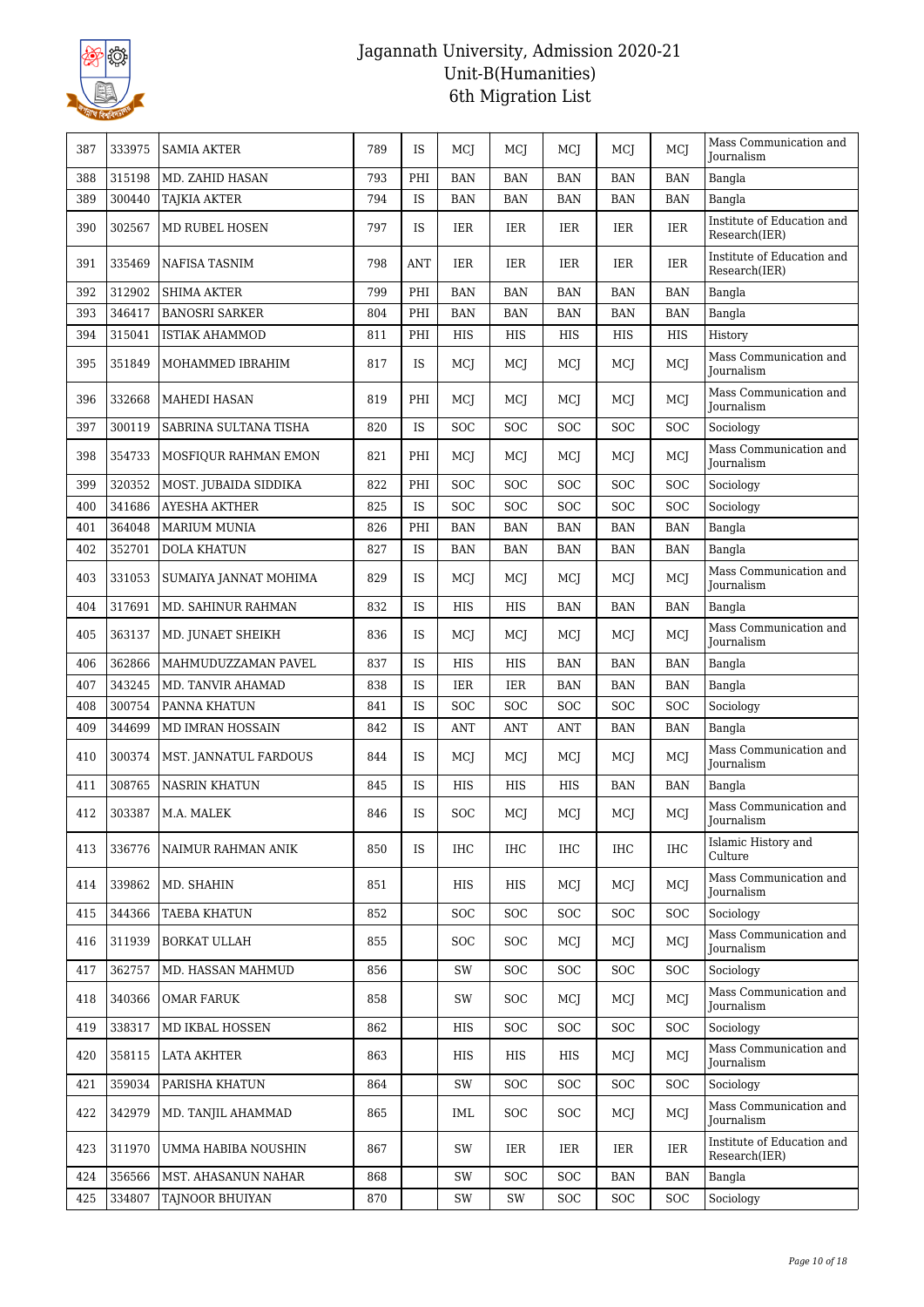

| 426 | 335215 | TANIA                    | 872 | IML           | IML        | IML        | IML        | IML        | Institute of Modern<br>Language(IML)        |
|-----|--------|--------------------------|-----|---------------|------------|------------|------------|------------|---------------------------------------------|
| 427 | 303155 | YEASIN ALI               | 882 | SW            | SW         | SW         | SW         | SW         | Social Work                                 |
| 428 | 301679 | MISS NISRAT JAHAN LIZA   | 883 | HIS           | HIS        | SOC        | SOC        | SOC        | Sociology                                   |
| 429 | 366473 | <b>JANNATUL NAZNIN</b>   | 885 | SW            | SW         | SW         | SOC        | SOC        | Sociology                                   |
| 430 | 331597 | NAFISA TAKIA ZANNAT      | 886 | SW            | SW         | IER        | IER        | IER        | Institute of Education and<br>Research(IER) |
| 431 | 313158 | MD. MIZANUR RAHMAN       | 887 | HIS           | HIS        | HIS        | MCJ        | MCJ        | Mass Communication and<br>Journalism        |
| 432 | 334442 | <b>SWEETY AKTER</b>      | 888 | <b>SW</b>     | SW         | <b>SW</b>  | <b>BAN</b> | <b>BAN</b> | Bangla                                      |
| 433 | 341881 | SADIA SULTANA KAKON      | 889 | <b>IHC</b>    | <b>IHC</b> | IHC        | <b>IHC</b> | <b>IHC</b> | Islamic History and<br>Culture              |
| 434 | 301525 | NUSRAT NAHAR SITHI       | 890 | <b>HIS</b>    | <b>HIS</b> | <b>HIS</b> | <b>HIS</b> | HIS        | History                                     |
| 435 | 349281 | MD.AL-KAIUM SIAM         | 891 | HIS           | HIS        | HIS        | BAN        | <b>BAN</b> | Bangla                                      |
| 436 | 347625 | <b>MEZANUR RAHMAN</b>    | 892 | SW            | SW         | SW         | BAN        | <b>BAN</b> | Bangla                                      |
| 437 | 326489 | <b>UMMEA AMINA</b>       | 894 | <b>ANT</b>    | ANT        | <b>ANT</b> | IER        | <b>IER</b> | Institute of Education and<br>Research(IER) |
| 438 | 312578 | MD. JAHID HASAN FAHIM    | 897 | HIS           | <b>HIS</b> | HIS        | SOC        | SOC        | Sociology                                   |
| 439 | 308818 | POPY RANI DAS            | 899 | SW            | SW         | SW         | SOC        | SOC        | Sociology                                   |
| 440 | 358407 | MST. HANUFA HENA RIPA    | 901 | HIS           | HIS        | HIS        | SOC        | <b>SOC</b> | Sociology                                   |
| 441 | 334424 | TANZILA KHANOM           | 902 | SW            | SW         | SW         | SW         | SW         | Social Work                                 |
| 442 | 366781 | <b>MUNNI KHATUN</b>      | 903 | IML           | IML        | IML        | IER        | <b>BAN</b> | Bangla                                      |
| 443 | 349214 | MD. TOFFAEL HOSSEN       | 904 | SW            | SW         | SW         | SW         | <b>BAN</b> | Bangla                                      |
| 444 | 360637 | MOST. AKHI AKTER BANNA   | 905 | HIS           | HIS        | <b>HIS</b> | <b>HIS</b> | <b>HIS</b> | History                                     |
| 445 | 356256 | ROKEYA KHATUN            | 909 | SW            | SW         | SW         | SW         | SW         | Social Work                                 |
| 446 | 302156 | MD. ARIFUL ISLAM         | 910 | SW            | SW         | SW         | SW         | SW         | Social Work                                 |
| 447 | 310835 | AFSANA MIMI              | 913 | HIS           | HIS        | HIS        | <b>HIS</b> | <b>BAN</b> | Bangla                                      |
| 448 | 341717 | SUMAIYA TABASSUM TARIN   | 914 | <b>IHC</b>    | <b>IHC</b> | IHC        | IHC        | <b>IHC</b> | Islamic History and<br>Culture              |
| 449 | 335896 | MITUL HOSSAIN            | 915 | SW            | SW         | SW         | SOC        | SOC        | Sociology                                   |
| 450 | 360356 | MD. JONY KHANDOKAR       | 916 | SW            | SW         | SW         | SW         | SW         | Social Work                                 |
| 451 | 346451 | ARPITA CHAKRABORTY       | 917 | IML           | IML        | IML        | IER        | IER        | Institute of Education and<br>Research(IER) |
| 452 | 302915 | MD. TAJMIM ALAM          | 920 | SW            | SW         | SW         | <b>SOC</b> | <b>SOC</b> | Sociology                                   |
| 453 | 334198 | <b>SANJIDA AKTER</b>     | 921 | $\rm IHC$     | IHC        | $\rm IHC$  | $\rm IHC$  | $\rm IHC$  | Islamic History and<br>Culture              |
| 454 | 346159 | FARJANA KHATUN           | 922 | SW            | SW         | SW         | IER        | IER        | Institute of Education and<br>Research(IER) |
| 455 | 303196 | <b>MD ARAFAT HOSSAIN</b> | 925 | SW            | SW         | SW         | SOC        | <b>SOC</b> | Sociology                                   |
| 456 | 356631 | <b>SADIA NAJNIN</b>      | 927 | HIS           | HIS        | HIS        | HIS        | HIS        | History                                     |
| 457 | 334106 | RAHNUMA NURAIN BUSHRA    | 928 | HIS           | HIS        | HIS        | SOC        | <b>SOC</b> | Sociology                                   |
| 458 | 317817 | MD. TOUFIQ HASAN         | 929 | SW            | SW         | SW         | SW         | SW         | Social Work                                 |
| 459 | 341084 | SHAHADAT HOSEN           | 930 | HIS           | HIS        | HIS        | SOC        | <b>SOC</b> | Sociology                                   |
| 460 | 325875 | <b>SAZIB KARMAKAR</b>    | 931 | HIS           | HIS        | HIS        | <b>SOC</b> | <b>SOC</b> | Sociology                                   |
| 461 | 303091 | MD. JINNATUL ISLAM       | 932 | HIS           | HIS        | HIS        | HIS        | MCI        | Mass Communication and<br>Journalism        |
| 462 | 334213 | MEHRUN NESA              | 936 | SW            | SW         | SW         | SW         | SW         | Social Work                                 |
| 463 | 316327 | MD. HUMAYUN KABIR        | 939 | SW            | SW         | SW         | SW         | <b>SOC</b> | Sociology                                   |
| 464 | 338015 | MD. RIAZ UDDIN           | 944 | SW            | SW         | SW         | SW         | <b>SOC</b> | Mass Communication and<br>Journalism        |
| 465 | 365112 | MD. OMAR FARUK KHAN      | 945 | IHC           | <b>IHC</b> | IHC        | IHC        | <b>IHC</b> | Islamic History and<br>Culture              |
| 466 | 308102 | AMENA KHATUN ASHA        | 951 | SW            | SW         | SW         | SW         | SW         | Sociology                                   |
| 467 | 328761 | MD. MITHU ALI            | 952 | SW            | SW         | SW         | SW         | SW         | Social Work                                 |
| 468 | 318870 | MD. ABU SUFIEN SARKER    | 955 | $\mathrm{SW}$ | SW         | SW         | SW         | SW         | Social Work                                 |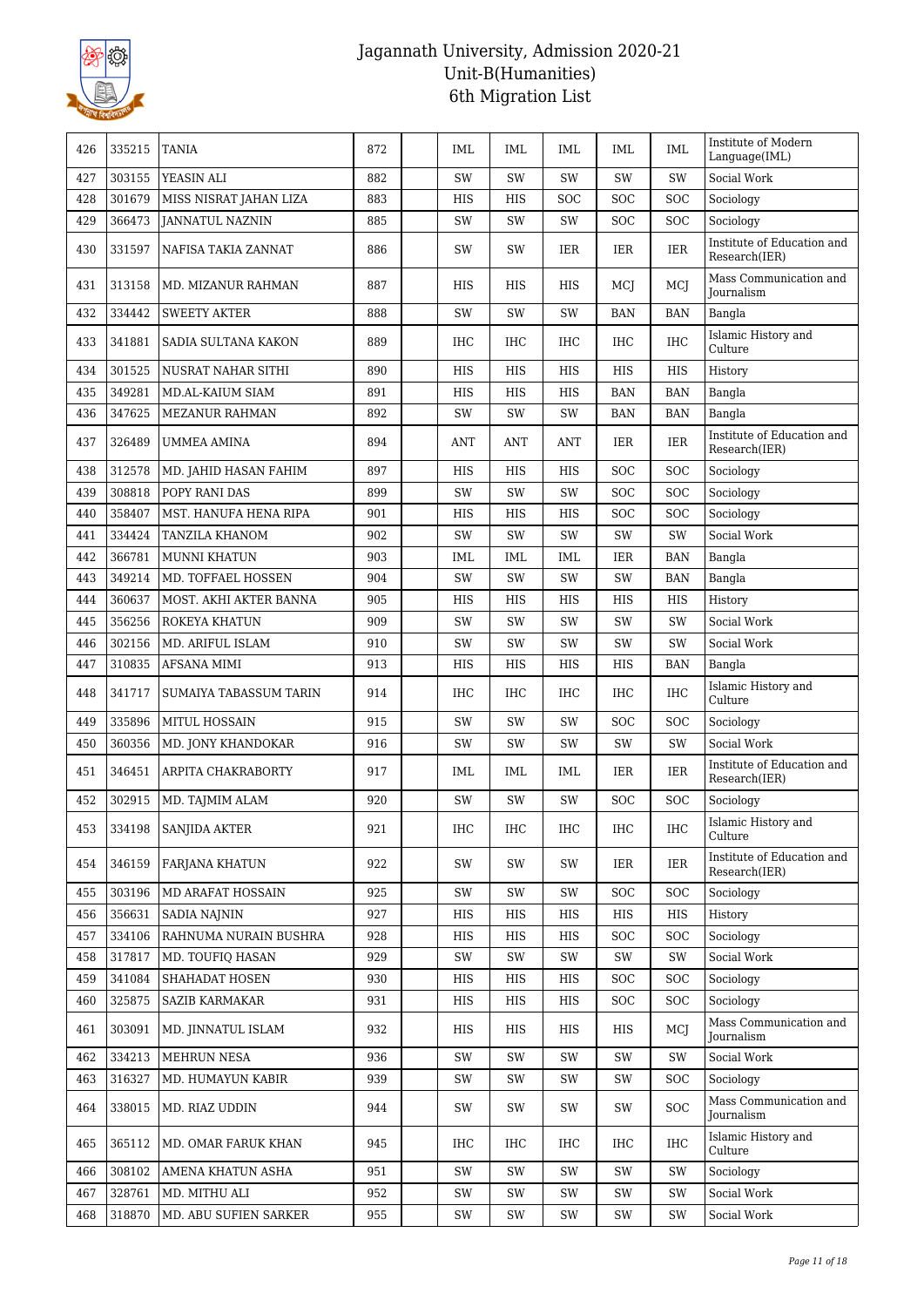

| 469 | 342292 | FARZANA AKTER            | 958  | <b>IHC</b> | <b>IHC</b> | <b>IHC</b> | <b>IHC</b> | <b>IHC</b> | Islamic History and<br>Culture              |
|-----|--------|--------------------------|------|------------|------------|------------|------------|------------|---------------------------------------------|
| 470 | 364055 | <b>BRISTI DEVI</b>       | 959  | SW         | SW         | SW         | SW         | SW         | Social Work                                 |
| 471 | 359267 | SHANTONA BEGUM MISTY     | 960  | HIS        | SW         | SW         | SW         | SW         | Social Work                                 |
| 472 | 335146 | HAFSAAKTER               | 961  | IHC        | IHC        | IHC        | <b>IHC</b> | IHC        | Islamic History and<br>Culture              |
| 473 | 326748 | MD. ROCKY HOSSAIN        | 963  | HIS        | HIS        | <b>HIS</b> | <b>HIS</b> | <b>HIS</b> | History                                     |
| 474 | 311288 | FATEMA AKTER JOTHI       | 966  | <b>ANT</b> | <b>ANT</b> | <b>ANT</b> | ANT        | <b>ANT</b> | Anthropology                                |
| 475 | 302219 | MD EKRAMUL HAQUE         | 970  | HIS        | HIS        | HIS        | HIS        | HIS        | History                                     |
| 476 | 302702 | MD TUSHER ALI            | 971  | PHI        | PHI        | PHI        | PHI        | PHI        | Philosophy                                  |
| 477 | 362404 | MD. NAYEM                | 972  | HIS        | HIS        | <b>HIS</b> | <b>HIS</b> | <b>HIS</b> | History                                     |
| 478 | 303531 | <b>AKIDUL MOLLIK</b>     | 973  | <b>IHC</b> | <b>IHC</b> | <b>IHC</b> | <b>IHC</b> | <b>IHC</b> | Islamic History and<br>Culture              |
| 479 | 364834 | MD.ENAMUL HAQUE          | 974  | PHI        | SW         | SW         | SW         | <b>IER</b> | Institute of Education and<br>Research(IER) |
| 480 | 346073 | TOMA RANI SHIL           | 977  | HIS        | HIS        | HIS        | HIS        | <b>HIS</b> | History                                     |
| 481 | 313193 | MD. SHADIN AHMED JOY     | 981  | <b>IHC</b> | <b>IHC</b> | <b>IHC</b> | <b>IHC</b> | <b>IHC</b> | Islamic History and<br>Culture              |
| 482 | 332050 | MD. SAKIB AL HASAN       | 982  | <b>ANT</b> | SW         | SW         | SW         | SW         | Social Work                                 |
| 483 | 318259 | MD. SHAHIN ALAM          | 986  | HIS        | SW         | SW         | SW         | SW         | Social Work                                 |
| 484 | 359523 | MD. SHOHIDUL ISLAM       | 990  | HIS        | HIS        | HIS        | HIS        | HIS        | History                                     |
| 485 | 329124 | MD. GOLAM RABBANI SARKAR | 991  | IML        | IML        | IML        | IML        | <b>IER</b> | Institute of Education and<br>Research(IER) |
| 486 | 301611 | TANZIM AHMED TUHIN       | 993  | <b>HIS</b> | SW         | SW         | SW         | SW         | Social Work                                 |
| 487 | 334646 | <b>NUSRAT BILLAH</b>     | 994  | <b>IHC</b> | SW         | SW         | SW         | SW         | Social Work                                 |
| 488 | 300186 | MST. JANNATUL FERDAOUS   | 998  | HIS        | HIS        | HIS        | HIS        | HIS        | History                                     |
| 489 | 323263 | <b>SOHEL RANA</b>        | 999  | IML        | SW         | SW         | SW         | SW         | Social Work                                 |
| 490 | 324263 | AFROJA AKTER ACHOL       | 1000 | <b>IHC</b> | IHC        | <b>IHC</b> | IHC        | <b>IHC</b> | Islamic History and<br>Culture              |
| 491 | 356103 | MUSLIMA KHATUN           | 1001 | <b>IHC</b> | <b>IHC</b> | IHC        | <b>IHC</b> | <b>IHC</b> | Islamic History and<br>Culture              |
| 492 | 326409 | UMMA AMARA ISLAM         | 1004 | <b>ANT</b> | ANT        | ANT        | ANT        | <b>ANT</b> | Anthropology                                |
| 493 | 313351 | MOST. RAJINA KHATUN      | 1007 | IML        | SW         | SW         | SW         | SW         | Social Work                                 |
| 494 | 312479 | MD. NAZMUL SIKDER        | 1008 | HIS        | SW         | SW         | SW         | SW         | Social Work                                 |
| 495 | 315495 | MD. SAJEDUR RAHMAN       | 1009 | ANT        | ANT        | ANT        | ANT        | <b>ANT</b> | Anthropology                                |
| 496 | 355606 | EAMIN MIA                | 1011 | IHC        | IHC        | IHC        | IHC        | <b>IHC</b> | Islamic History and<br>Culture              |
| 497 | 339186 | <b>ROBIN</b>             | 1013 | IML        | SW         | SW         | SW         | SW         | Social Work                                 |
| 498 | 358866 | RAKTIMA RANI ROY         | 1016 | HIS        | HIS        | HIS        | <b>HIS</b> | HIS        | History                                     |
| 499 | 364675 | TOUHID AHMED RIKON       | 1017 | HIS        | SW         | SW         | SW         | SW         | Social Work                                 |
| 500 | 346020 | MARGIA ANGUM NIPO        | 1018 | HIS        | HIS        | HIS        | HIS        | HIS        | History                                     |
| 501 | 320507 | <b>ISRAT JAHAN MEEM</b>  | 1019 | IHC        | IHC        | IHC        | IHC        | IHC        | Islamic History and<br>Culture              |
| 502 | 348696 | MD. NAFIZ MIA            | 1026 | <b>ANT</b> | SW         | SW         | SW         | SW         | Social Work                                 |
| 503 | 358276 | UMME AMMARA BITHI        | 1029 | HIS        | SW         | SW         | SW         | SW         | Social Work                                 |
| 504 | 334621 | MARIYA AKTER TAMANNA     | 1030 | IML        | IML        | IML        | IML        | IML        | Institute of Modern<br>Language(IML)        |
| 505 | 345114 | MD. NAEEM MIA            | 1031 | <b>ANT</b> | SW         | SW         | SW         | SW         | Social Work                                 |
| 506 | 357136 | MD. MAMUN HOSSAIN        | 1033 | PHI        | PHI        | PHI        | PHI        | PHI        | Philosophy                                  |
| 507 | 326154 | SONDHI KUNDU             | 1034 | PHI        | SW         | SW         | SW         | SW         | Social Work                                 |
| 508 | 309180 | TAJUL ISLAM TASIN        | 1037 | <b>ANT</b> | SW         | SW         | SW         | SW         | Social Work                                 |
| 509 | 309285 | MD. EASIN ALI            | 1040 | IHC        | SW         | SW         | SW         | SW         | Social Work                                 |
| 510 | 358205 | SHARMILI SHARMIN         | 1042 | PHI        | SW         | SW         | SW         | SW         | Social Work                                 |
| 511 | 300278 | SHATHI SAHA              | 1043 | IHC        | SW         | SW         | SW         | SW         | Social Work                                 |
| 512 | 308034 | JANNATI NAIMA JIM        | 1045 | <b>ANT</b> | HIS        | HIS        | HIS        | HIS        | History                                     |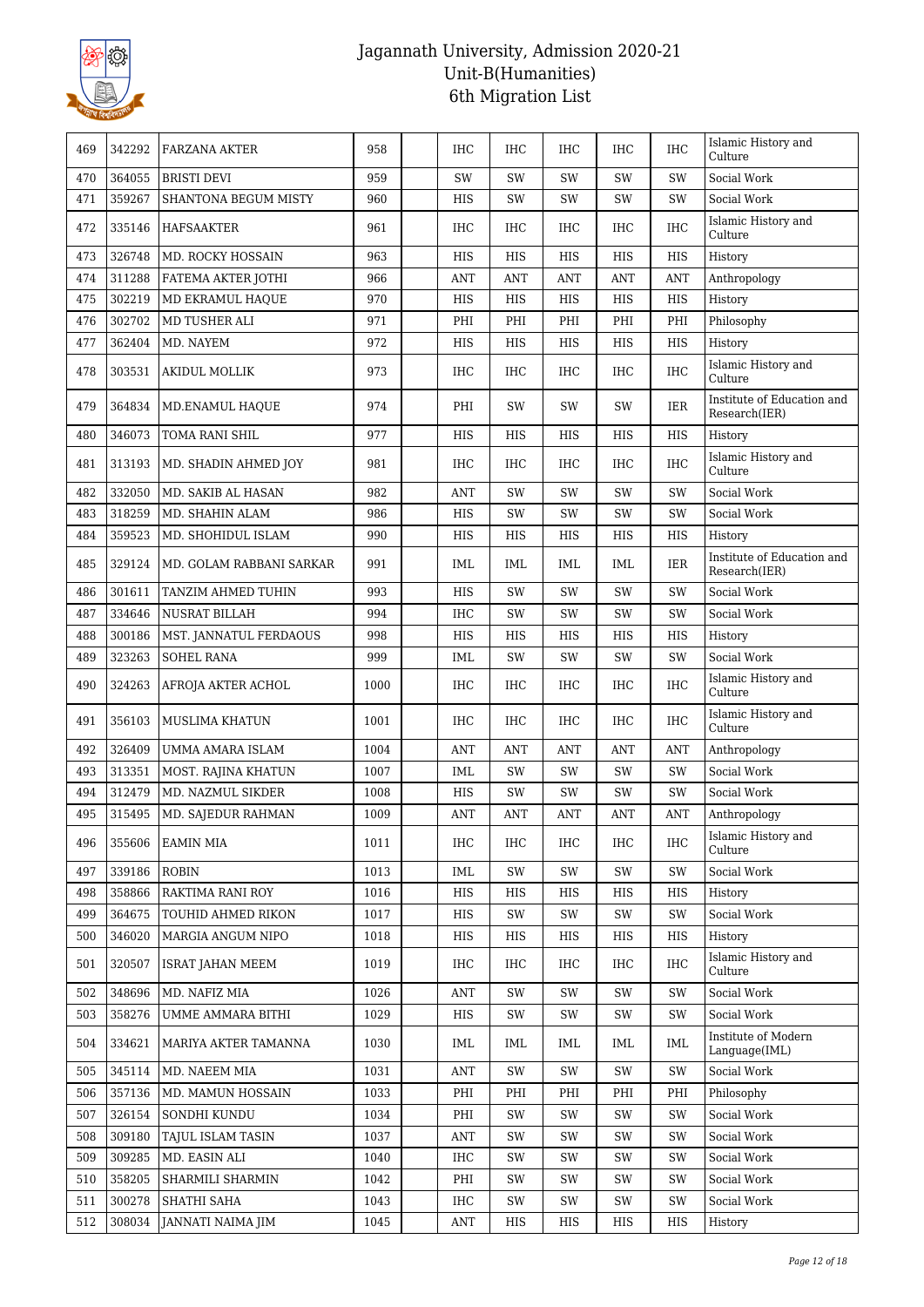

| 513 | 361069 | EBRAHIM                        | 1046 | <b>IHC</b> | HIS                  | <b>HIS</b> | HIS          | HIS        | History                              |
|-----|--------|--------------------------------|------|------------|----------------------|------------|--------------|------------|--------------------------------------|
| 514 | 336716 | <b>JONAID AHAMMED</b>          | 1047 | <b>ANT</b> | SW                   | SW         | SW           | SW         | Social Work                          |
| 515 | 354963 | MD. ASADUZZAMAN                | 1050 | IHC        | HIS                  | HIS        | HIS          | HIS        | History                              |
| 516 | 328616 | MD. SAJIB HOSSAIN              | 1052 | IHC        | <b>IHC</b>           | IHC        | <b>IHC</b>   | <b>IHC</b> | Islamic History and<br>Culture       |
| 517 | 359334 | MAKSUDA BINTE MOSTAFIZUR       | 1054 | <b>IHC</b> | <b>IHC</b>           | IHC        | IHC          | <b>IHC</b> | Islamic History and<br>Culture       |
| 518 | 318045 | MD. ABDUR RAZZAK               | 1056 | <b>IHC</b> | <b>IHC</b>           | <b>IHC</b> | <b>IHC</b>   | <b>IHC</b> | Islamic History and<br>Culture       |
| 519 | 362672 | MD. OMAR ALI LASKER            | 1057 | IS         | HIS                  | HIS        | HIS          | HIS        | History                              |
| 520 | 334529 | JAHANARA PARVEEN ZINIA         | 1058 | IHC        | HIS                  | HIS        | HIS          | HIS        | History                              |
| 521 | 328200 | HALIMA                         | 1059 | PHI        | $_{\rm HIS}$         | <b>HIS</b> | HIS          | HIS        | History                              |
| 522 | 320603 | SANJIDA BILKIS SIMA            | 1060 | PHI        | PHI                  | PHI        | PHI          | PHI        | Philosophy                           |
| 523 | 340303 | MD. MEHEDI HASAN               | 1061 | PHI        | SW                   | SW         | SW           | SW         | Social Work                          |
| 524 | 315917 | MD. SHAMIM ISLAM               | 1062 | IHC        | HIS                  | HIS        | HIS          | HIS        | History                              |
| 525 | 328708 | MD. MAHMUD HASAN               | 1063 | <b>IHC</b> | SW                   | SW         | SW           | SW         | Social Work                          |
| 526 | 327971 | MOHAMMOD ALI                   | 1064 | <b>IHC</b> | HIS                  | HIS        | HIS          | HIS        | History                              |
| 527 | 342847 | <b>JUI RANI BANIK</b>          | 1069 | ANT        | SW                   | SW         | SW           | SW         | Social Work                          |
| 528 | 353968 | MD. MEHEDI HASAN SIKDAR        | 1070 | <b>IHC</b> | HIS                  | HIS        | HIS          | HIS        | History                              |
| 529 | 366629 | <b>SAMANTA ISLAM SETU</b>      | 1071 | PHI        | PHI                  | SW         | SW           | SW         | Social Work                          |
| 530 | 335086 | SHINHA AKTER TUSIN             | 1075 | ANT        | HIS                  | SW         | SW           | SW         | Social Work                          |
| 531 | 352676 | ORNIA SULTANA ONTI             | 1077 | <b>IHC</b> | HIS                  | HIS        | HIS          | HIS        | History                              |
| 532 | 311567 | MD. MAHBUBUR RAHMAN            | 1080 | <b>IHC</b> | HIS                  | SW         | SW           | SW         | Social Work                          |
| 533 | 325995 | <b>SALIMA NABI</b>             | 1081 | IHC        | IML                  | SW         | SW           | SW         | Social Work                          |
| 534 | 328010 | MD. SUZAN RANA                 | 1086 | <b>ANT</b> | HIS                  | SW         | SW           | SW         | Social Work                          |
| 535 | 337030 | HOSSAIN AHMMED APU             | 1088 | PHI        | HIS                  | HIS        | HIS          | HIS        | History                              |
| 536 | 356903 | MD. SAKIBUL ISLAM              | 1090 | PHI        | PHI                  | SW         | SW           | SW         | Social Work                          |
| 537 | 320770 | <b>LABONI AKTER</b>            | 1091 | IS         | HIS                  | HIS        | SW           | SW         | Social Work                          |
| 538 | 313824 | MST. ROKSANA AKTHER<br>TRISHNA | 1092 | PHI        | HIS                  | HIS        | HIS          | HIS        | History                              |
| 539 | 346445 | <b>TUMPA AKTER</b>             | 1093 | <b>ANT</b> | HIS                  | HIS        | SW           | SW         | Social Work                          |
| 540 | 358964 | MST. MORSHEDA KHATUN           | 1095 | <b>ANT</b> | <b>ANT</b>           | <b>ANT</b> | <b>ANT</b>   | <b>ANT</b> | Anthropology                         |
| 541 | 320576 | MST. RIMA                      | 1096 | IS         | HIS                  | HIS        | SW           | SW         | Social Work                          |
| 542 | 361808 | SETU KHANAM                    | 1098 | <b>IHC</b> | $_{\rm HIS}$         | HIS        | $_{\rm HIS}$ | HIS        | History                              |
| 543 | 351060 | MD. EPON HOSSAIN               | 1100 | IHC        | IHC                  | IHC        | IHC          | <b>IHC</b> | Islamic History and<br>Culture       |
| 544 | 327231 | MD. SANOWAR HOSSAIN TOPU       | 1101 | <b>ANT</b> | <b>ANT</b>           | <b>ANT</b> | <b>ANT</b>   | <b>ANT</b> | Anthropology                         |
| 545 | 357371 | MD. ABDUL JABBER               | 1104 | PHI        | HIS                  | HIS        | HIS          | HIS        | History                              |
| 546 | 328409 | MD. LOTIFUL HOSSAIN            | 1105 | ANT        | IML                  | IML        | SW           | SW         | Social Work                          |
| 547 | 313538 | TOMA RANI ROY                  | 1106 | PHI        | HIS                  | HIS        | HIS          | HIS        | History                              |
| 548 | 334262 | KAMRUN NAHAR                   | 1107 | <b>ANT</b> | $\operatorname{ANT}$ | <b>ANT</b> | ANT          | <b>ANT</b> | Anthropology                         |
| 549 | 334267 | SEMU AKTER ANONNA              | 1111 | ANT        | HIS                  | HIS        | HIS          | HIS        | History                              |
| 550 | 361234 | MD. SUMON MIA                  | 1112 | <b>IS</b>  | HIS                  | HIS        | HIS          | HIS        | History                              |
| 551 | 366931 | MD. SUNAHAR ALI                | 1115 | IHC        | HIS                  | HIS        | SW           | SW         | Social Work                          |
| 552 | 300223 | MST. IRIN AKTER MIM            | 1117 | PHI        | HIS                  | HIS        | HIS          | HIS        | History                              |
| 553 | 337918 | MD. JUBEAR KARIM               | 1118 | PHI        | IML                  | IML        | IML          | IML        | Institute of Modern<br>Language(IML) |
| 554 | 335252 | FARJANA AKTER                  | 1120 | IHC        | HIS                  | HIS        | SW           | SW         | Social Work                          |
| 555 | 325967 | MST. UMME MABUDA               | 1123 | PHI        | HIS                  | HIS        | SW           | SW         | Social Work                          |
| 556 | 311221 | <b>MUNNI AKTER</b>             | 1125 | <b>ANT</b> | <b>ANT</b>           | <b>ANT</b> | SW           | SW         | Social Work                          |
| 557 | 346945 | PRASENJEET DEBNATH             | 1126 | PHI        | HIS                  | HIS        | SW           | SW         | Social Work                          |
| 558 | 352929 | PRIYANKA BISWAS                | 1128 | PHI        | PHI                  | PHI        | PHI          | PHI        | Philosophy                           |
| 559 | 334009 | <b>HAPPY AKTER</b>             | 1129 | PHI        | PHI                  | PHI        | PHI          | PHI        | Philosophy                           |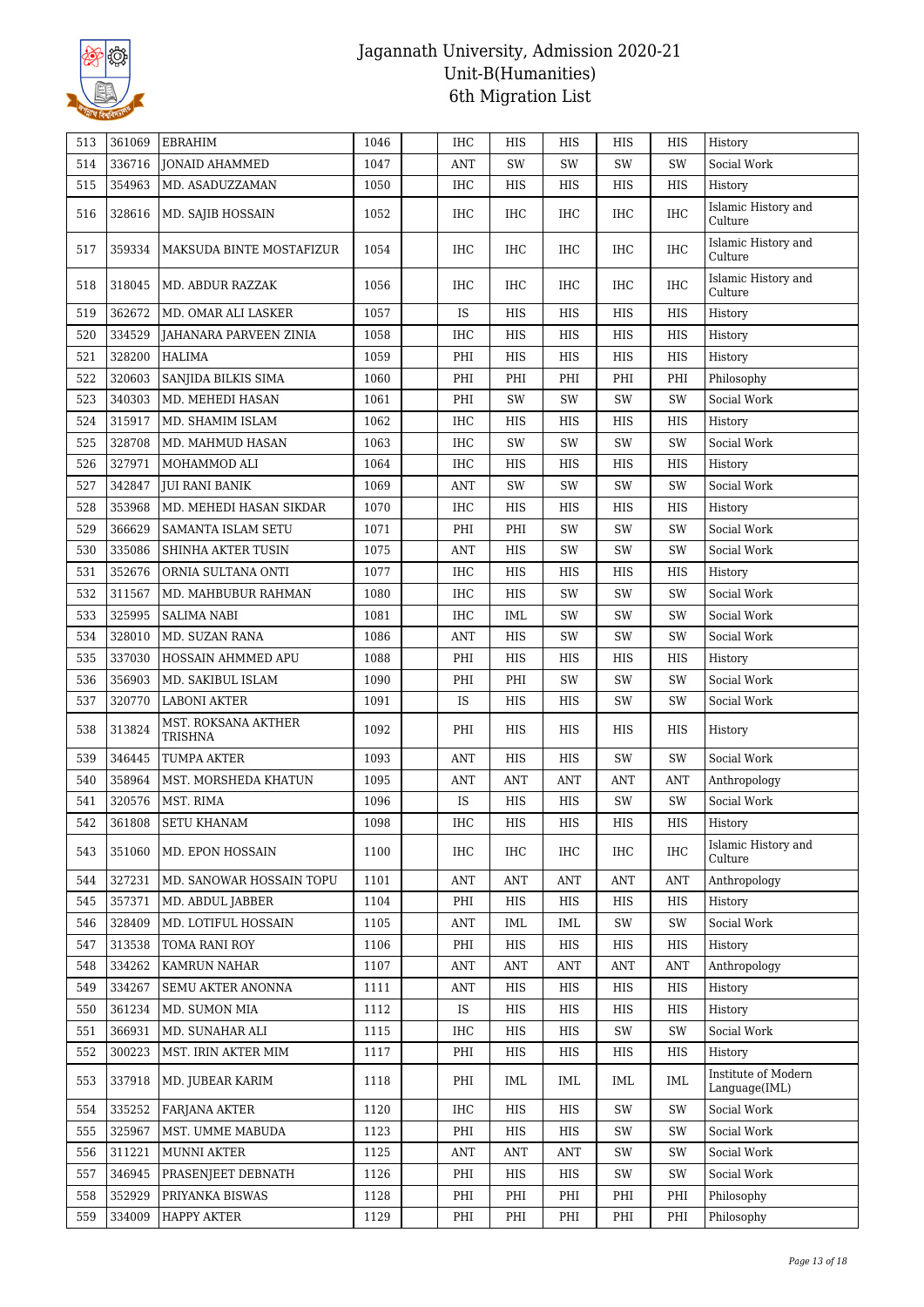

| 560 | 309040 | <b>ABU SALEH</b>          | 1131 | <b>IHC</b> | IHC                  | <b>IHC</b>           | IHC        | <b>IHC</b>   | Islamic History and<br>Culture       |
|-----|--------|---------------------------|------|------------|----------------------|----------------------|------------|--------------|--------------------------------------|
| 561 | 308365 | NAZIA NOURIN              | 1133 | IHC        | IHC                  | IHC                  | IHC        | IHC          | Islamic History and<br>Culture       |
| 562 | 346855 | <b>MAFIA AKTER</b>        | 1136 | ANT        | <b>ANT</b>           | ANT                  | ANT        | <b>ANT</b>   | Anthropology                         |
| 563 | 301116 | <b>SHARMIN AKTER</b>      | 1137 | PHI        | PHI                  | PHI                  | PHI        | PHI          | Philosophy                           |
| 564 | 306383 | OALID ISLAM               | 1138 | PHI        | HIS                  | HIS                  | HIS        | HIS          | History                              |
| 565 | 337398 | OASAMBIR AHMED FAHIM      | 1145 | <b>ANT</b> | <b>ANT</b>           | <b>ANT</b>           | SW         | SW           | Social Work                          |
| 566 | 318877 | MD. MILON AHMED           | 1149 | IHC        | HIS                  | HIS                  | SW         | SW           | Social Work                          |
| 567 | 345355 | <b>BULBUL AHMED</b>       | 1151 | PHI        | HIS                  | HIS                  | HIS        | SW           | Social Work                          |
| 568 | 355756 | MD. SHAIN MIA             | 1152 | IHC        | HIS                  | HIS                  | HIS        | HIS          | History                              |
| 569 | 351299 | MD. SHAHIN ALAM           | 1161 | <b>ANT</b> | <b>ANT</b>           | ANT                  | <b>ANT</b> | <b>ANT</b>   | Anthropology                         |
| 570 | 345455 | <b>ROJ HOSSAIN</b>        | 1163 | IS         | <b>IHC</b>           | HIS                  | HIS        | HIS          | History                              |
| 571 | 334672 | SABIHA KHANDAKAR          | 1166 | PHI        | PHI                  | PHI                  | PHI        | SW           | Social Work                          |
| 572 | 334657 | <b>RASME AKTER</b>        | 1169 | <b>ANT</b> | <b>ANT</b>           | <b>ANT</b>           | <b>ANT</b> | SW           | Social Work                          |
| 573 | 325756 | AHAMMAD ALI               | 1172 | PHI        | PHI                  | HIS                  | HIS        | HIS          | History                              |
| 574 | 361430 | MD. SOHEL RANA SUJON      | 1173 | PHI        | IHC                  | HIS                  | HIS        | SW           | Social Work                          |
| 575 | 324407 | NAFIUL AUNGSHU            | 1175 | <b>ANT</b> | <b>ANT</b>           | <b>ANT</b>           | <b>ANT</b> | SW           | Social Work                          |
| 576 | 331056 | <b>RIMA AKTER</b>         | 1179 | IS         | PHI                  | PHI                  | PHI        | PHI          | Social Work                          |
| 577 | 353363 | MD. SHAHARIAR EMON        | 1182 | IS         | PHI                  | PHI                  | PHI        | PHI          | Philosophy                           |
| 578 | 334152 | <b>AFSANA AKTHER</b>      | 1184 | <b>ANT</b> | <b>ANT</b>           | HIS                  | HIS        | HIS          | History                              |
| 579 | 301537 | SHAKIL HOSSAIN            | 1185 | IS         | PHI                  | PHI                  | PHI        | PHI          | Philosophy                           |
| 580 | 345972 | <b>ZARIN NUDAR</b>        | 1186 | IS         | <b>IHC</b>           | HIS                  | HIS        | HIS          | History                              |
| 581 | 311928 | <b>SHORIF HOSEN</b>       | 1187 | <b>ANT</b> | <b>ANT</b>           | <b>ANT</b>           | HIS        | $_{\rm HIS}$ | History                              |
| 582 | 358437 | <b>SUMI AKTER</b>         | 1190 | <b>ANT</b> | <b>ANT</b>           | <b>ANT</b>           | HIS        | <b>HIS</b>   | History                              |
| 583 | 331116 | <b>AFRINA ANWAR</b>       | 1192 | <b>ANT</b> | PHI                  | PHI                  | PHI        | PHI          | Philosophy                           |
| 584 | 334400 | <b>SUMYA AKHTER SUME</b>  | 1193 | IS         | IS                   | IS                   | IS         | IS           | Islamic Studies                      |
| 585 | 349186 | JANNATUL NAIM NISHAD      | 1194 | IS         | <b>IHC</b>           | IHC                  | HIS        | HIS          | History                              |
| 586 | 334245 | AKHI AKTER MITU           | 1196 | IS         | IHC                  | IHC                  | HIS        | HIS          | History                              |
| 587 | 337193 | <b>MUNJUR HASAN</b>       | 1198 | IS         | <b>IHC</b>           | IHC                  | HIS        | HIS          | History                              |
| 588 | 334361 | FAHMIDA AFZAL PROVA       | 1201 | IS         | IS                   | IS                   | HIS        | HIS          | History                              |
| 589 | 315791 | TONAY CHANDRA ROY         | 1205 | IS         | ANT                  | ANT                  | HIS        | HIS          | History                              |
| 590 |        | 329091   MD. MAMUN MONDOL | 1206 | IS         | <b>IHC</b>           | <b>IHC</b>           | <b>IHC</b> | IHC          | Islamic History and<br>Culture       |
| 591 | 300980 | MAHJUBA TANIZ             | 1208 | IS         | IS                   | IS                   | HIS        | HIS          | History                              |
| 592 | 338378 | MD. ABDULLAH AL- MAMUN    | 1211 | IS         | <b>IHC</b>           | <b>IHC</b>           | HIS        | HIS          | History                              |
| 593 | 323296 | AL-NOMAN                  | 1214 | IS.        | <b>IHC</b>           | <b>IHC</b>           | IHC        | IHC          | Islamic History and<br>Culture       |
| 594 | 334894 | SALMA RAHMAN MAHIM        | 1216 | IS         | PHI                  | PHI                  | PHI        | PHI          | Philosophy                           |
| 595 | 303343 | MD. RIADUS SALEHIN RIAD   | 1217 | IS         | PHI                  | PHI                  | HIS        | HIS          | History                              |
| 596 | 335712 | SABIKUN NAHAR             | 1219 | IS         | IHC                  | IHC                  | IHC        | IHC          | Islamic History and<br>Culture       |
| 597 | 334846 | HUMAYRA EBNATH SUPTE      | 1223 | IS         | PHI                  | PHI                  | PHI        | PHI          | Philosophy                           |
| 598 | 350405 | OBAIDUL ISLAM             | 1224 | IS         | IHC                  | IHC                  | IHC        | IHC          | Islamic History and<br>Culture       |
| 599 | 345706 | AFIA SULTANA AKA          | 1226 | IS         | IHC                  | IHC                  | IHC        | IHC          | Islamic History and<br>Culture       |
| 600 | 327375 | MD. DURUL HODA            | 1227 | IS         | <b>IHC</b>           | <b>IHC</b>           | IHC        | IHC          | Islamic History and<br>Culture       |
| 601 | 346260 | HOMIRA KHANOM KRIPA       | 1228 | IS.        | IML                  | IML                  | IML        | IML          | Institute of Modern<br>Language(IML) |
| 602 | 312230 | MD. AKHER AUWAL           | 1229 | IS         | PHI                  | PHI                  | PHI        | PHI          | Philosophy                           |
| 603 | 333992 | <b>ISRAT JAHAN OISHI</b>  | 1230 | IS         | $\operatorname{ANT}$ | $\operatorname{ANT}$ | HIS        | HIS          | History                              |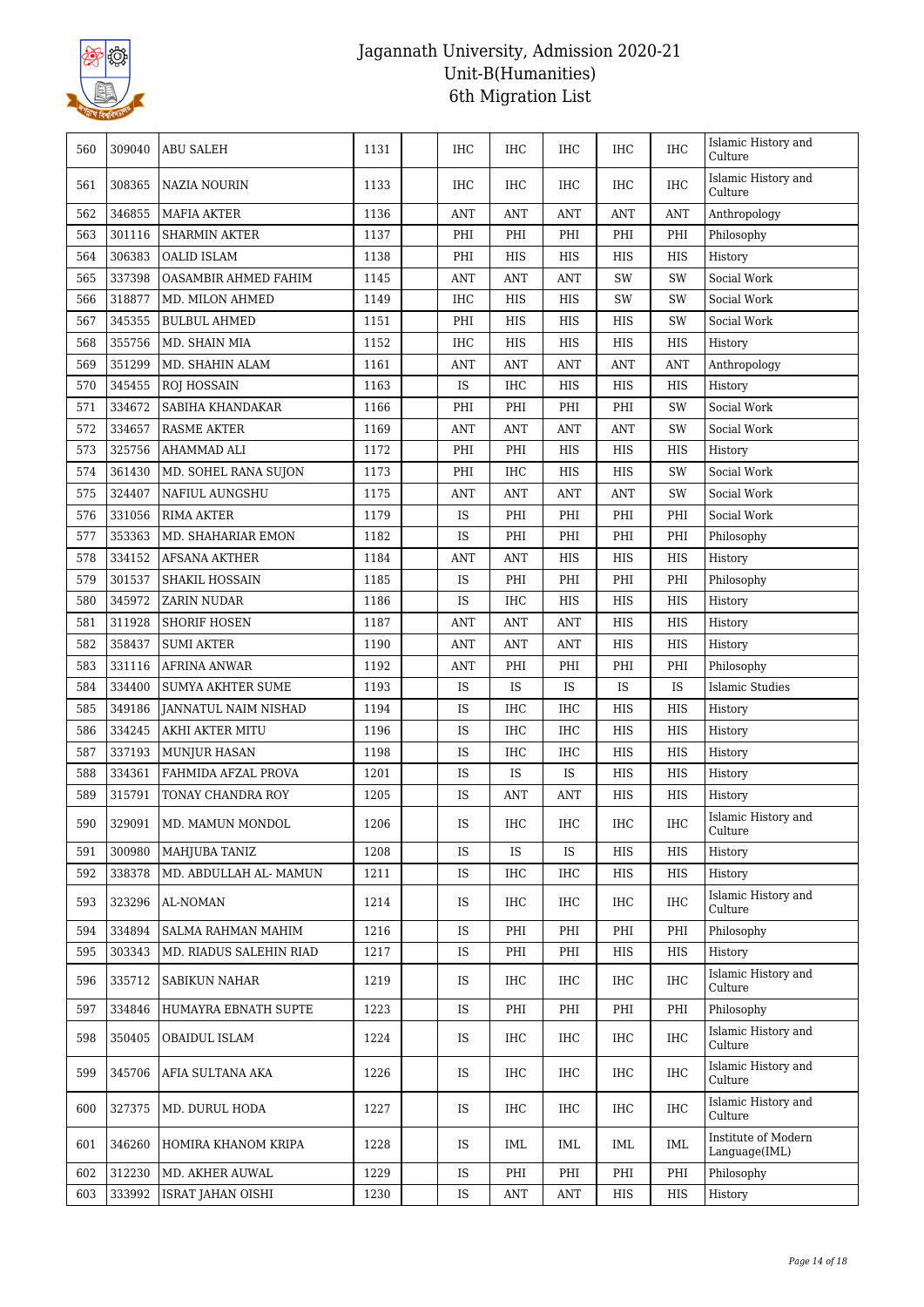

| 604 | 334069 | <b>RUBINA AKTER</b>                  | 1232 | <b>IS</b> | <b>IHC</b> | <b>IHC</b> | <b>IHC</b> | <b>IHC</b> | Islamic History and<br>Culture       |
|-----|--------|--------------------------------------|------|-----------|------------|------------|------------|------------|--------------------------------------|
| 605 | 335956 | ABDUR RAHMAN                         | 1233 | <b>IS</b> | <b>IHC</b> | <b>IHC</b> | <b>HIS</b> | <b>HIS</b> | History                              |
| 606 | 301542 | MST. SUMAIYA KHATUN                  | 1234 | IS        | <b>IHC</b> | IHC        | IHC        | <b>IHC</b> | Islamic History and<br>Culture       |
| 607 | 352112 | <b>NAIMUL HOSEN</b>                  | 1235 | IS        | <b>IHC</b> | IHC        | HIS        | HIS        | History                              |
| 608 | 338365 | MD. ASLAM                            | 1236 | IS        | PHI        | PHI        | PHI        | PHI        | Philosophy                           |
| 609 | 312927 | MD. ABU HURAYRA                      | 1240 |           | PHI        | PHI        | HIS        | <b>HIS</b> | History                              |
| 610 | 345935 | MOHONA RAHMAN                        | 1241 |           | <b>IHC</b> | <b>IHC</b> | <b>IHC</b> | <b>IHC</b> | Islamic History and<br>Culture       |
| 611 | 359146 | MUNTAHA AKTAR MITHILA                | 1242 |           | PHI        | PHI        | HIS        | HIS        | History                              |
| 612 | 322147 | <b>MAIMUNA AKTAR</b>                 | 1245 |           | <b>IHC</b> | <b>IHC</b> | <b>IHC</b> | <b>IHC</b> | Islamic History and<br>Culture       |
| 613 | 329444 | ABDULLAH AL MAMUN                    | 1246 |           | <b>IHC</b> | <b>IHC</b> | HIS        | <b>HIS</b> | History                              |
| 614 | 335239 | RUBIYAT ISLAM MOON                   | 1247 |           | PHI        | PHI        | PHI        | PHI        | Philosophy                           |
| 615 | 341782 | <b>HALIMA AKTER</b>                  | 1248 |           | <b>IHC</b> | <b>IHC</b> | HIS        | <b>HIS</b> | History                              |
| 616 | 300659 | MST. ZOBAYDA KHANOM<br><b>SHAMMI</b> | 1249 |           | <b>IS</b>  | <b>IS</b>  | <b>IS</b>  | IS         | <b>Islamic Studies</b>               |
| 617 | 302999 | MD. JAMIL UR RAHMAN PRANTO           | 1250 |           | IS         | IS         | <b>IS</b>  | IS         | <b>Islamic Studies</b>               |
| 618 | 302370 | MD. ROKY HOSSAIN                     | 1252 |           | <b>IHC</b> | IHC        | <b>HIS</b> | <b>HIS</b> | History                              |
| 619 | 359297 | AYSHA SIDDIKA                        | 1255 |           | <b>IHC</b> | IHC        | HIS        | HIS        | History                              |
| 620 | 331451 | <b>FAHMIDA AKTER</b>                 | 1256 |           | PHI        | PHI        | PHI        | PHI        | Philosophy                           |
| 621 | 300906 | <b>HRIDITA SULTANA</b>               | 1257 |           | PHI        | PHI        | PHI        | PHI        | Philosophy                           |
| 622 | 337036 | SHEIKH MAHIR MAHBUB                  | 1258 |           | ANT        | ANT        | ANT        | <b>ANT</b> | Anthropology                         |
| 623 | 354138 | RAFAYAT ALAM SAJID                   | 1259 |           | IML        | IML        | IML        | <b>IML</b> | Institute of Modern<br>Language(IML) |
| 624 | 331138 | <b>TASKIA KHAN</b>                   | 1260 |           | <b>IHC</b> | <b>IHC</b> | <b>HIS</b> | <b>HIS</b> | History                              |
| 625 | 303062 | MD. ARIFUL ISLAM                     | 1261 |           | PHI        | PHI        | PHI        | PHI        | Philosophy                           |
| 626 | 343857 | RIDOY HOSSAIN BHUIYAN                | 1263 |           | ANT        | ANT        | ANT        | <b>ANT</b> | Anthropology                         |
| 627 | 334249 | RABEYA AKTER RIA                     | 1267 |           | <b>IHC</b> | IHC        | IHC        | <b>IHC</b> | Islamic History and<br>Culture       |
| 628 | 334151 | TAHMIDA AKTER RITU                   | 1273 |           | PHI        | PHI        | PHI        | PHI        | Philosophy                           |
| 629 | 343140 | NAHID IQUBAL CHOUDURY                | 1274 |           | PHI        | PHI        | <b>HIS</b> | <b>HIS</b> | History                              |
| 630 | 326112 | <b>ANANNA KUNDU</b>                  | 1275 |           | <b>ANT</b> | <b>ANT</b> | ANT        | <b>ANT</b> | Anthropology                         |
| 631 | 300377 | <b>ROKSANA</b>                       | 1278 |           | IHC        | IHC        | HIS        | HIS        | History                              |
| 632 | 334858 | YEASMIN MAHMUD                       | 1281 |           | IS         | IS         | IS         | <b>IS</b>  | Islamic Studies                      |
| 633 | 300289 | SANJIDA AKTER                        | 1287 |           | <b>IHC</b> | IHC        | HIS        | HIS        | History                              |
| 634 | 334455 | <b>SINTHIA</b>                       | 1291 |           | PHI        | PHI        | PHI        | PHI        | Philosophy                           |
| 635 | 311438 | <b>TAMANNA AKTER</b>                 | 1293 |           | ANT        | ANT        | ANT        | <b>ANT</b> | Anthropology                         |
| 636 | 334623 | ZERINA JANNAT                        | 1294 |           | <b>ANT</b> | <b>ANT</b> | <b>ANT</b> | <b>ANT</b> | Anthropology                         |
| 637 | 361153 | <b>INDROJIT BARMAN</b>               | 1295 |           | PHI        | PHI        | HIS        | HIS        | History                              |
| 638 | 345987 | ROKSANA AKTER                        | 1296 |           | IHC        | IHC        | IHC        | HIS        | History                              |
| 639 | 336269 | SUPROVA AFRIN MITHI                  | 1297 |           | PHI        | IHC        | IHC        | <b>IHC</b> | Islamic History and<br>Culture       |
| 640 | 306495 | KAMRUN NAHAR                         | 1298 |           | IS         | IML        | IML        | <b>IML</b> | Institute of Modern<br>Language(IML) |
| 641 | 352836 | MARZANA                              | 1299 |           | <b>ANT</b> | <b>ANT</b> | <b>ANT</b> | HIS        | History                              |
| 642 | 335323 | <b>SUMAIYA AKTER</b>                 | 1300 |           | IS         | <b>IHC</b> | IHC        | HIS        | History                              |
| 643 | 345901 | JANNATUL FERDOUSY POLY               | 1301 |           | <b>IS</b>  | IHC        | $\rm IHC$  | <b>IHC</b> | Islamic History and<br>Culture       |
| 644 | 302141 | MD. KUTUB UDDIN                      | 1306 |           | PHI        | IHC        | IHC        | HIS        | History                              |
| 645 | 300175 | TOMA AKTER LIZA                      | 1311 |           | ANT        | IML        | IML        | IML        | Institute of Modern<br>Language(IML) |
| 646 | 316464 | MD. ABU RAYHAN AL BIRUNI             | 1316 |           | PHI        | IHC        | IHC        | HIS        | History                              |
| 647 | 300528 | <b>SADIA AFRIN JIME</b>              | 1318 |           | PHI        | PHI        | PHI        | PHI        | Philosophy                           |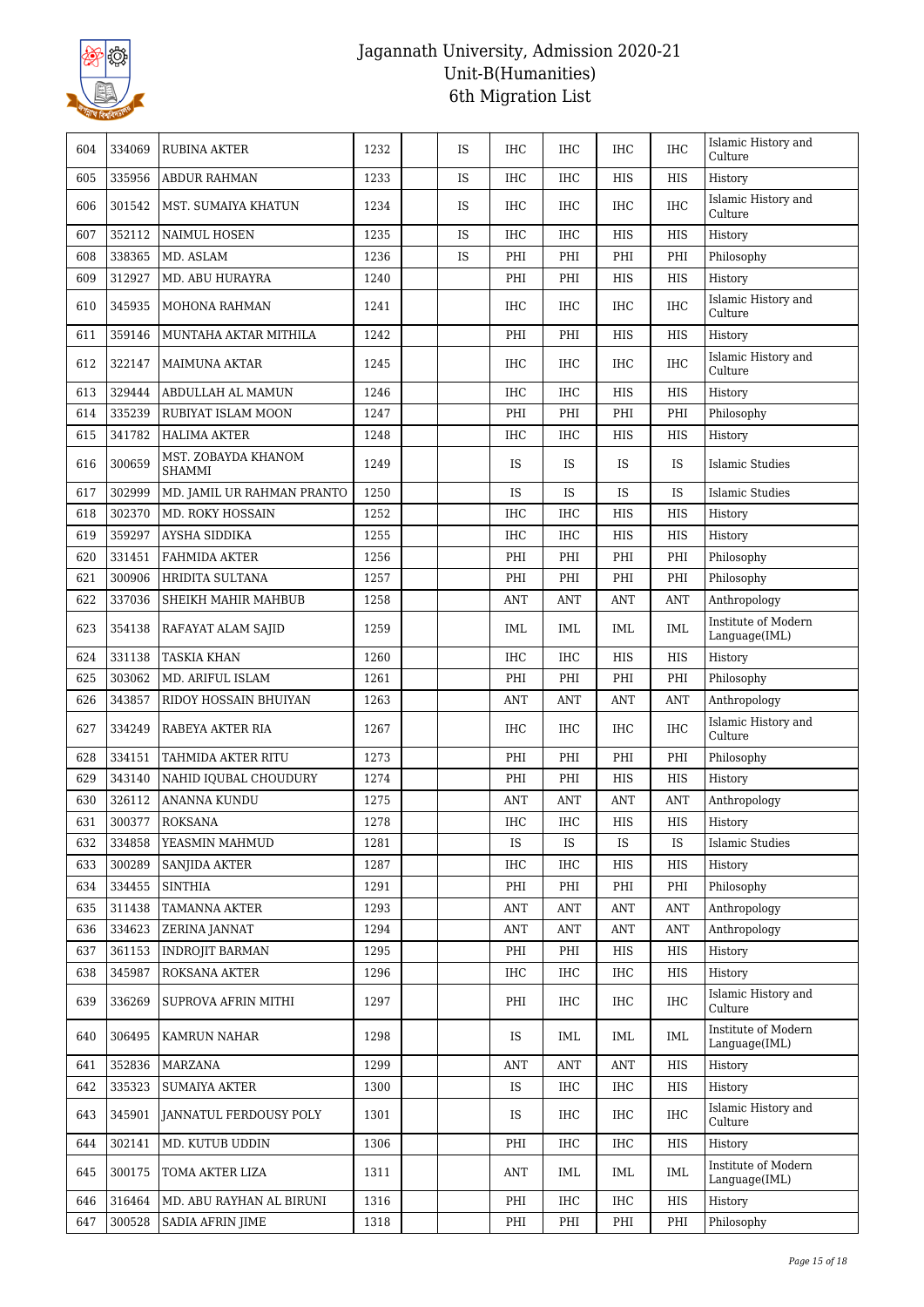

| 648 | 357964 | MOST. HANUFA BIBY          | 1327 | PHI        | PHI        | PHI        | PHI        | Philosophy                           |
|-----|--------|----------------------------|------|------------|------------|------------|------------|--------------------------------------|
| 649 | 356364 | MST. MARZYA ANAM HEYA      | 1332 | PHI        | <b>IHC</b> | IHC        | <b>IHC</b> | Islamic History and<br>Culture       |
| 650 | 358038 | MOST. SADIA AKTER          | 1333 | PHI        | PHI        | PHI        | <b>HIS</b> | History                              |
| 651 | 364709 | <b>ABU ANSAR</b>           | 1334 | PHI        | <b>IHC</b> | IHC        | HIS        | History                              |
| 652 | 311425 | <b>TASMIA</b>              | 1339 | ANT        | <b>IHC</b> | IHC        | <b>IHC</b> | Islamic History and<br>Culture       |
| 653 | 346003 | ZANNATUL NAIMA             | 1343 | ANT        | PHI        | PHI        | <b>HIS</b> | History                              |
| 654 | 332887 | MD. SAIFUR RAHMAN SHIHAB   | 1350 | ANT        | <b>IHC</b> | <b>IHC</b> | <b>HIS</b> | History                              |
| 655 | 358503 | <b>CHANDRIKA ROY</b>       | 1354 | <b>ANT</b> | <b>ANT</b> | <b>ANT</b> | <b>ANT</b> | Anthropology                         |
| 656 | 321873 | MD. ATIKUR RAHMAN          | 1355 | <b>IS</b>  | <b>IHC</b> | IHC        | <b>IHC</b> | Islamic History and<br>Culture       |
| 657 | 343266 | <b>SURAIYA HOQUE</b>       | 1356 | <b>IS</b>  | PHI        | PHI        | PHI        | Philosophy                           |
| 658 | 336123 | NAFISA IQBAL AURPA         | 1358 | IS         | <b>IHC</b> | <b>IHC</b> | <b>IHC</b> | Islamic History and<br>Culture       |
| 659 | 334180 | MEHERUNNESA PRIYA          | 1361 | <b>ANT</b> | ANT        | ANT        | <b>ANT</b> | Anthropology                         |
| 660 | 346599 | <b>JARIN TASNIM PRAPTI</b> | 1362 | <b>IS</b>  | <b>IHC</b> | IHC        | <b>IHC</b> | Islamic History and<br>Culture       |
| 661 | 360263 | MD. FUAD HASAN             | 1368 | IS         | IS         | <b>IS</b>  | IS         | <b>Islamic Studies</b>               |
| 662 | 313308 | SHABOTI ISLAM              | 1375 | IS         | PHI        | PHI        | PHI        | Philosophy                           |
| 663 | 333978 | RAIHANA ISLAM RUPA         | 1376 | IS         | IML        | IML        | <b>IML</b> | Institute of Modern<br>Language(IML) |
| 664 | 323744 | <b>TAZNIN RAHMAN</b>       | 1381 | IS         | <b>IHC</b> | IHC        | <b>IHC</b> | Islamic History and<br>Culture       |
| 665 | 331018 | <b>SADIA AFROZ</b>         | 1383 | IS         | <b>IHC</b> | IHC        | <b>IHC</b> | Islamic History and<br>Culture       |
| 666 | 357058 | MD. HRIDAY ALI             | 1391 | IS         | ANT        | ANT        | <b>ANT</b> | Anthropology                         |
| 667 | 364335 | RABEYA SULTANA HIMI        | 1409 |            | <b>IS</b>  | IHC        | <b>IHC</b> | Islamic History and<br>Culture       |
| 668 | 359475 | SADEA AHMED SHILA          | 1412 |            | <b>IS</b>  | IHC        | <b>IHC</b> | Islamic History and<br>Culture       |
| 669 | 362304 | <b>BIPLOB KUMAR PAUL</b>   | 1414 |            | PHI        | PHI        | PHI        | Philosophy                           |
| 670 | 339855 | HABIBUL BASHAR SUMON       | 1418 |            | ANT        | <b>ANT</b> | ANT        | Anthropology                         |
| 671 | 346882 | PAPIA AKTER                | 1419 |            | <b>IS</b>  | <b>IS</b>  | IS         | <b>Islamic Studies</b>               |
| 672 | 348330 | MD. RAZAUL HAQUE RISAD     | 1420 |            | PHI        | IHC        | <b>IHC</b> | Islamic History and<br>Culture       |
| 673 | 365331 | MD. ABDULLA AL MAMUN       | 1422 |            | IS         | IS         | IS         | <b>Islamic Studies</b>               |
| 674 | 362778 | MAJED MREDHA               | 1423 |            | <b>IS</b>  | IS         | IS         | <b>Islamic Studies</b>               |
| 675 | 331276 | MD. NAYEEM ISLAM           | 1424 |            | PHI        | IHC        | <b>IHC</b> | Islamic History and<br>Culture       |
| 676 | 337463 | FAHMIDA JAHAN ANIKA        | 1431 |            | <b>ANT</b> | <b>ANT</b> | <b>ANT</b> | Anthropology                         |
| 677 | 346044 | ROKSANA AKTER              | 1434 |            | PHI        | PHI        | PHI        | Philosophy                           |
| 678 | 318843 | MD. AZIZUL HAKIM           | 1447 |            | PHI        | IHC        | <b>IHC</b> | Islamic History and<br>Culture       |
| 679 | 337309 | UPASHI TANCHANGYA          | 1449 |            | ANT        | ANT        | <b>ANT</b> | Anthropology                         |
| 680 | 339950 | <b>IMRAN HOSSEN IMON</b>   | 1456 |            | PHI        | PHI        | PHI        | Philosophy                           |
| 681 | 337048 | NASIR UDDIN MIA            | 1462 |            | IS         | IS         | IS         | <b>Islamic Studies</b>               |
| 682 | 346275 | MST. LUTFUNNAHAR RIMI      | 1466 |            | IS         | IHC        | <b>IHC</b> | Islamic History and<br>Culture       |
| 683 | 338300 | ZIHADUL KARIM              | 1472 |            | ANT        | IHC        | <b>IHC</b> | Islamic History and<br>Culture       |
| 684 | 320326 | NAFISA NAHAR LIMA          | 1474 |            | PHI        | PHI        | PHI        | Philosophy                           |
| 685 | 358251 | RABEYA HAQUE BITHI         | 1477 |            | PHI        | PHI        | PHI        | Philosophy                           |
| 686 | 324771 | <b>REDOY BABU</b>          | 1480 |            | <b>ANT</b> | PHI        | PHI        | Philosophy                           |
| 687 | 361696 | DISHA BAIRAGI              | 1486 |            | <b>ANT</b> | IML        | IML        | Institute of Modern<br>Language(IML) |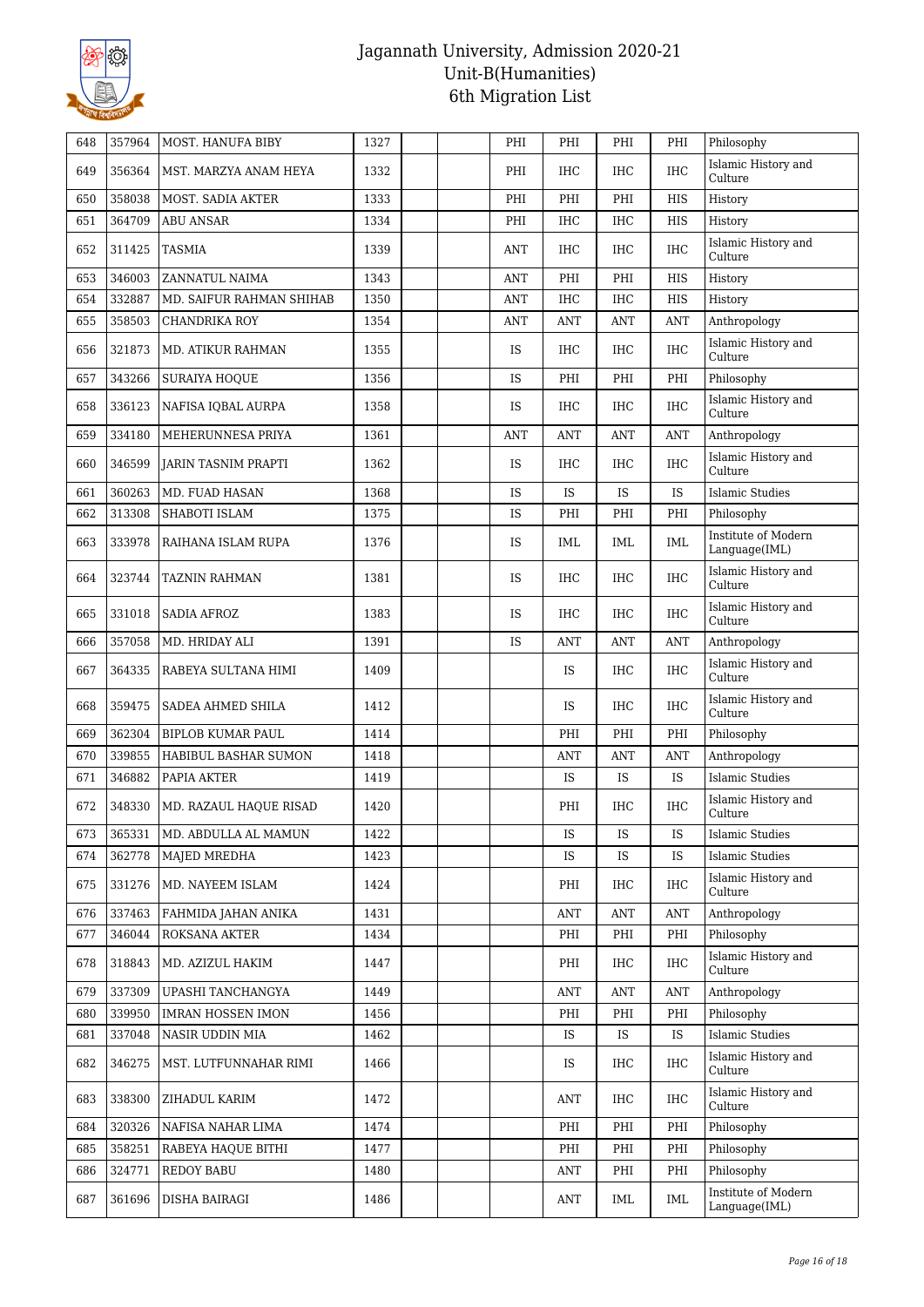

| 688 | 325589 | MD. NASIM HOSSAN                           | 1490 |  | <b>IS</b>  | IHC        | <b>IHC</b> | Islamic History and<br>Culture       |
|-----|--------|--------------------------------------------|------|--|------------|------------|------------|--------------------------------------|
| 689 | 331654 | <b>SUMAIYA AKTER</b>                       | 1491 |  | <b>IS</b>  | IML        | <b>IML</b> | Institute of Modern<br>Language(IML) |
| 690 | 327715 | MD. SHAWON HASNAT                          | 1493 |  | <b>IS</b>  | <b>IHC</b> | <b>IHC</b> | Islamic History and<br>Culture       |
| 691 | 334301 | NISHU AKHTER                               | 1496 |  | <b>ANT</b> | <b>ANT</b> | <b>ANT</b> | Anthropology                         |
| 692 | 354201 | <b>SHAJID HASSAN</b>                       | 1500 |  | <b>IS</b>  | IHC        | <b>IHC</b> | Islamic History and<br>Culture       |
| 693 | 337456 | MD. YEAMIN                                 | 1505 |  | <b>IS</b>  | IHC        | <b>IHC</b> | Islamic History and<br>Culture       |
| 694 | 361352 | <b>MD. RAFIUL AHSAN</b>                    | 1511 |  | IS         | <b>IHC</b> | <b>IHC</b> | Islamic History and<br>Culture       |
| 695 | 308085 | <b>SAHELI SHEELA</b>                       | 1514 |  | IS         | PHI        | PHI        | Philosophy                           |
| 696 | 311028 | <b>JANNATUL FARDOUSE</b><br><b>MOUNOTA</b> | 1518 |  |            | <b>ANT</b> | <b>ANT</b> | Anthropology                         |
| 697 | 349019 | MAHMUDUL HASAN                             | 1521 |  |            | IHC        | <b>IHC</b> | Islamic History and<br>Culture       |
| 698 | 314996 | MD. IBRAHIM KHALIL                         | 1525 |  |            | IHC        | <b>IHC</b> | Islamic History and<br>Culture       |
| 699 | 327186 | MD. NAHID HASAN                            | 1532 |  |            | IHC        | <b>IHC</b> | Islamic History and<br>Culture       |
| 700 | 348200 | MD AFZAL SHARIF                            | 1542 |  |            | <b>IHC</b> | <b>IHC</b> | Islamic History and<br>Culture       |
| 701 | 327358 | MST. FAHMIDA KHANUM                        | 1557 |  |            | <b>ANT</b> | <b>IHC</b> | Islamic History and<br>Culture       |
| 702 | 302355 | MD. RASEL AHMED ASIF                       | 1562 |  |            | PHI        | PHI        | Philosophy                           |
| 703 | 300107 | <b>SUKLA PAUL SATHI</b>                    | 1569 |  |            | PHI        | PHI        | Philosophy                           |
| 704 | 367107 | MD. MANIK MIA                              | 1572 |  |            | IML        | <b>IML</b> | Institute of Modern<br>Language(IML) |
| 705 | 342336 | FATEMA TUJ JOHORA JUTY                     | 1573 |  |            | IML        | <b>IML</b> | Institute of Modern<br>Language(IML) |
| 706 | 301610 | <b>TASKIA KHATUN</b>                       | 1575 |  |            | IS         | <b>IHC</b> | Islamic History and<br>Culture       |
| 707 | 361432 | MD. ABRAR ARABI ISLAM                      | 1576 |  |            | PHI        | PHI        | Philosophy                           |
| 708 | 327271 | MD. JOSIM UDDIN                            | 1578 |  |            | <b>ANT</b> | <b>IHC</b> | Islamic History and<br>Culture       |
| 709 | 331504 | HASAN AL BADHON                            | 1581 |  |            | IS         | <b>IS</b>  | Islamic Studies                      |
| 710 | 348084 | <b>AHSANUL HAQUE</b>                       | 1588 |  |            | PHI        | PHI        | Philosophy                           |
| 711 | 300925 | ARIFA KHAN                                 | 1592 |  |            | <b>IS</b>  | <b>IHC</b> | Islamic History and<br>Culture       |
| 712 | 319553 | MD. SHIPON MIA                             | 1595 |  |            | IML        | <b>IHC</b> | Islamic History and<br>Culture       |
| 713 | 333616 | MASUM BILLAH                               | 1597 |  |            | IS         | <b>IS</b>  | <b>Islamic Studies</b>               |
| 714 | 352884 | REHENA KHATUN                              | 1608 |  |            | IS         | PHI        | Philosophy                           |
| 715 | 346594 | MAHMUDA AKTER KOLY                         | 1611 |  |            | ANT        | <b>IHC</b> | Islamic History and<br>Culture       |
| 716 | 353879 | MD PARVAS RANA PRANTO                      | 1613 |  |            | <b>ANT</b> | PHI        | Philosophy                           |
| 717 | 331491 | TAMIM RAHMAN TONOY                         | 1623 |  |            | IS         | <b>IHC</b> | Islamic History and<br>Culture       |
| 718 | 316776 | MD. HASAN ALI                              | 1627 |  |            | IS         | PHI        | Philosophy                           |
| 719 | 337058 | MIR JAHID HASAN SHAFI                      | 1631 |  |            | IS         | PHI        | Philosophy                           |
| 720 | 311558 | MD. ANISUR RAHMAN                          | 1633 |  |            | IS         | <b>ANT</b> | Anthropology                         |
| 721 | 345723 | FABIHA ANBAR FLORA                         | 1640 |  |            | IS         | <b>ANT</b> | Anthropology                         |
| 722 | 318932 | MD. MAHEDI HASSAN MAMUN                    | 1641 |  |            | IS         | PHI        | Philosophy                           |
| 723 | 331141 | ANAMIKA SIDDIKA                            | 1648 |  |            | IS         | ANT        | Anthropology                         |
| 724 | 324763 | MOHAMMAD MASUM BILLAH                      | 1651 |  |            |            | <b>IHC</b> | Islamic History and<br>Culture       |